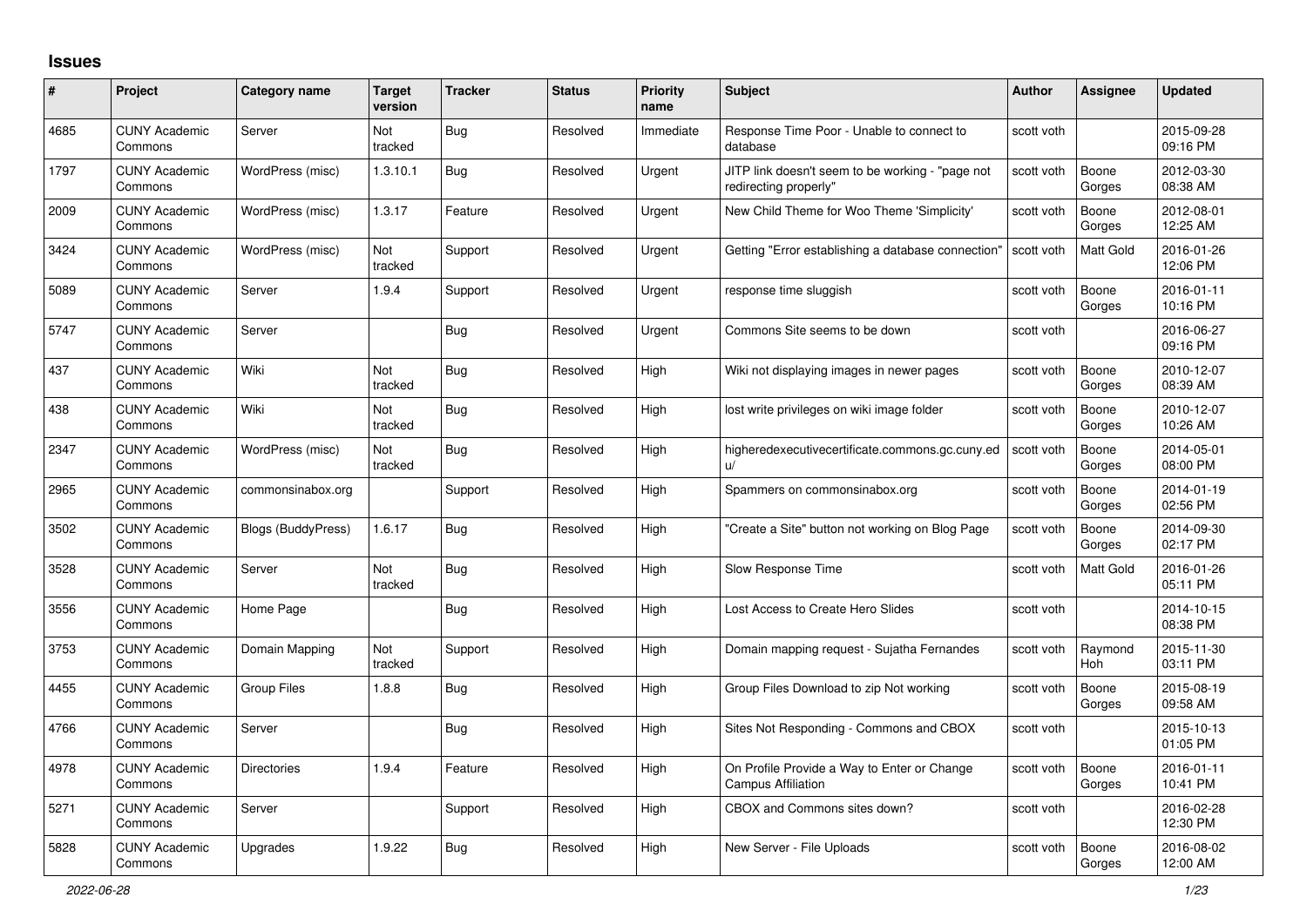| #     | Project                         | Category name            | <b>Target</b><br>version | <b>Tracker</b> | <b>Status</b> | <b>Priority</b><br>name | <b>Subject</b>                                                                    | <b>Author</b> | Assignee           | <b>Updated</b>         |
|-------|---------------------------------|--------------------------|--------------------------|----------------|---------------|-------------------------|-----------------------------------------------------------------------------------|---------------|--------------------|------------------------|
| 7295  | <b>CUNY Academic</b><br>Commons | commonsinabox.org        | Not<br>tracked           | Support        | Resolved      | High                    | commonsinabox.org performance issues                                              | scott voth    |                    | 2017-01-03<br>10:52 AM |
| 11277 | <b>CUNY Academic</b><br>Commons | <b>WordPress Themes</b>  | 1.14.10                  | Support        | Resolved      | High                    | Bridge Theme is broken                                                            | scott voth    | Matt Gold          | 2019-03-28<br>10:07 AM |
| 14986 | <b>CUNY Academic</b><br>Commons | Server                   | Not<br>tracked           | Bug            | Resolved      | High                    | Commons Site Down?                                                                | scott voth    | Boone<br>Gorges    | 2021-11-23<br>04:21 PM |
| 15302 | <b>CUNY Academic</b><br>Commons | <b>WordPress Plugins</b> | 1.19.4                   | Feature        | Resolved      | High                    | Plugin For Qwriting - Team Members                                                | scott voth    | Boone<br>Gorges    | 2022-02-14<br>01:08 PM |
| 15810 | <b>CUNY Academic</b><br>Commons | Domain Mapping           | Not<br>tracked           | <b>Bug</b>     | Resolved      | High                    | News Literacy Matters site loading over and over<br>using Chrome                  | scott voth    | Raymond<br>Hoh     | 2022-04-05<br>10:09 AM |
| 1656  | <b>CUNY Academic</b><br>Commons | WordPress (misc)         | 1.3.10                   | Bug            | Rejected      | High                    | WordTube Player Still Doesn't Play SWF Files                                      | scott voth    | Boone<br>Gorges    | 2012-03-29<br>07:59 PM |
| 2337  | <b>CUNY Academic</b><br>Commons | commonsinabox.org        | Not<br>tracked           | <b>Bug</b>     | Rejected      | High                    | commonsinabox.org - notifications                                                 | scott voth    | Boone<br>Gorges    | 2012-12-12<br>01:43 PM |
| 4631  | <b>CUNY Academic</b><br>Commons | WordPress (misc)         | Not<br>tracked           | Bug            | Rejected      | High                    | caching/ssl issues ??                                                             | scott voth    | Boone<br>Gorges    | 2016-01-26<br>10:35 AM |
| 10226 | <b>CUNY Academic</b><br>Commons | Courses                  | Future<br>release        | Feature        | New           | Normal                  | Add "My Courses" to drop down list                                                | scott voth    | Boone<br>Gorges    | 2021-11-19<br>12:42 PM |
| 10354 | <b>CUNY Academic</b><br>Commons | <b>Public Portfolio</b>  | Future<br>release        | Feature        | New           | Normal                  | Opt out of Having a Profile Page                                                  | scott voth    | Chris Stein        | 2020-05-12<br>10:43 AM |
| 10839 | <b>CUNY Academic</b><br>Commons | About page               | Not<br>tracked           | Support        | New           | Normal                  | <b>Mission Statement Needs Revision</b>                                           | scott voth    | <b>Matt Gold</b>   | 2018-12-26<br>10:58 AM |
| 11393 | <b>CUNY Academic</b><br>Commons |                          | Not<br>tracked           | Publicity      | New           | Normal                  | After 1.15 release, ceate a hero slide and post<br>about adding a site to a group | scott voth    | Patrick<br>Sweeney | 2019-05-14<br>10:32 AM |
| 11496 | <b>CUNY Academic</b><br>Commons | <b>Public Portfolio</b>  | 1.15.2                   | Support        | New           | Normal                  | Replace Twitter Icon on Member Portfolio page                                     | scott voth    | Boone<br>Gorges    | 2019-06-06<br>01:03 PM |
| 11531 | <b>CUNY Academic</b><br>Commons | Events                   | Future<br>release        | Feature        | New           | Normal                  | Main Events calendar should include non-public<br>events that user has access to  | scott voth    | Boone<br>Gorges    | 2019-06-11<br>10:00 AM |
| 11860 | <b>CUNY Academic</b><br>Commons | Registration             | Future<br>release        | Feature        | New           | Normal                  | Ensure Students Are Aware They Can Use<br>Aliases At Registration                 | scott voth    |                    | 2019-09-24<br>08:46 AM |
| 12247 | <b>CUNY Academic</b><br>Commons | Publicity                | Not<br>tracked           | Support        | New           | Normal                  | Screenshot of First Commons Homepage                                              | scott voth    | scott voth         | 2020-01-14<br>12:08 PM |
| 12392 | <b>CUNY Academic</b><br>Commons | Help/Codex               | Not<br>tracked           | Documentation  | New           | Normal                  | Updates to Common Commons Questions on<br><b>Help Page</b>                        | scott voth    | Margaret<br>Galvan | 2020-02-11<br>10:53 AM |
| 12573 | <b>CUNY Academic</b><br>Commons | <b>WordPress Plugins</b> | Future<br>release        | Bug            | <b>New</b>    | Normal                  | <b>CommentPress Core Issues</b>                                                   | scott voth    |                    | 2020-03-24<br>04:32 PM |
| 14394 | <b>CUNY Academic</b><br>Commons |                          | Not<br>tracked           | Feature        | <b>New</b>    | Normal                  | Commons News Site - redesign                                                      | scott voth    | scott voth         | 2021-09-14<br>10:46 AM |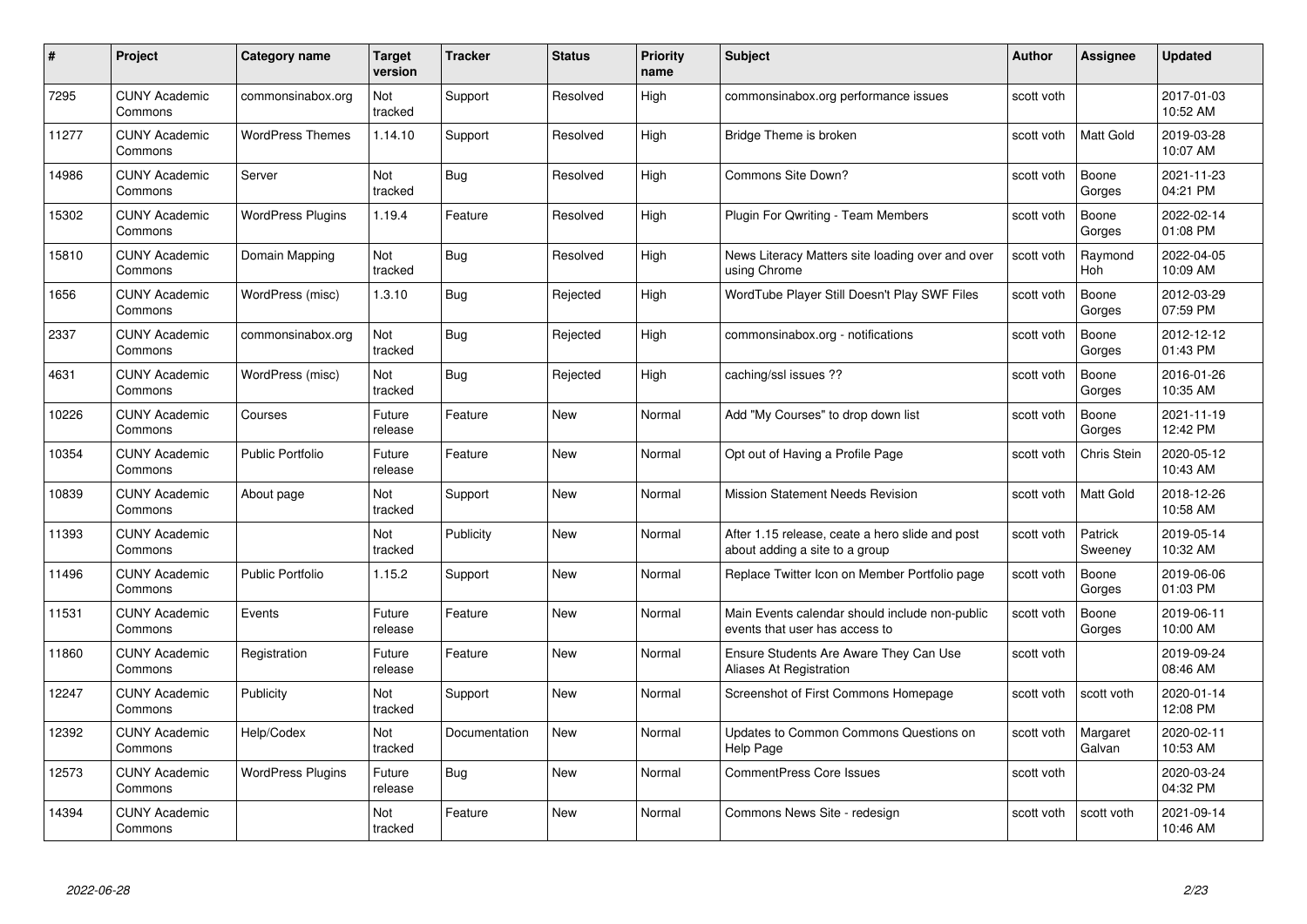| #     | Project                         | <b>Category name</b>     | Target<br>version | <b>Tracker</b> | <b>Status</b>        | <b>Priority</b><br>name | <b>Subject</b>                                                          | <b>Author</b> | <b>Assignee</b>       | <b>Updated</b>         |
|-------|---------------------------------|--------------------------|-------------------|----------------|----------------------|-------------------------|-------------------------------------------------------------------------|---------------|-----------------------|------------------------|
| 15767 | <b>CUNY Academic</b><br>Commons | WordPress (misc)         |                   | Support        | <b>New</b>           | Normal                  | Site loading slowly                                                     | scott voth    | Boone<br>Gorges       | 2022-04-04<br>08:56 PM |
| 3492  | <b>CUNY Academic</b><br>Commons | <b>WordPress Themes</b>  | Future<br>release | Support        | Assigned             | Normal                  | Add CBOX theme to the Commons                                           | scott voth    | Raymond<br><b>Hoh</b> | 2014-10-08<br>05:55 PM |
| 4438  | <b>CUNY Academic</b><br>Commons | Events                   | Future<br>release | Bug            | Assigned             | Normal                  | Events Calendar - Export Recurring Events                               | scott voth    | Daniel Jones          | 2016-05-23<br>04:25 PM |
| 5827  | <b>CUNY Academic</b><br>Commons | Public Portfolio         | Future<br>release | Bug            | Assigned             | Normal                  | Academic Interests square bracket links not<br>workina                  | scott voth    | Chris Stein           | 2016-08-11<br>11:59 PM |
| 13946 | <b>CUNY Academic</b><br>Commons | <b>WordPress Plugins</b> | 2.1.0             | Support        | Assigned             | Normal                  | <b>Custom Embed handler For OneDrive files</b>                          | scott voth    | Raymond<br>Hoh        | 2022-05-26<br>10:46 AM |
| 14113 | <b>CUNY Academic</b><br>Commons | WordPress (misc)         | Future<br>release | <b>Bug</b>     | Hold                 | Normal                  | Block Editor Not Working on this page - Json error                      | scott voth    | Boone<br>Gorges       | 2021-03-05<br>11:01 AM |
| 9515  | <b>CUNY Academic</b><br>Commons | <b>WordPress Plugins</b> | Not<br>tracked    | Bug            | Reporter<br>Feedback | Normal                  | Text to Speech plugin - "More Slowly" checkbox<br>not working           | scott voth    | Boone<br>Gorges       | 2018-06-13<br>02:26 PM |
| 10982 | <b>CUNY Academic</b><br>Commons | Domain Mapping           | Not<br>tracked    | Support        | Reporter<br>Feedback | Normal                  | <b>CNAME</b> question                                                   | scott voth    |                       | 2019-01-22<br>04:29 PM |
| 11386 | <b>CUNY Academic</b><br>Commons | WordPress - Media        | Not<br>tracked    | Support        | Reporter<br>Feedback | Normal                  | disappearing images                                                     | scott voth    | Boone<br>Gorges       | 2019-05-14<br>10:32 AM |
| 11493 | <b>CUNY Academic</b><br>Commons | Domain Mapping           | Not<br>tracked    | Support        | Reporter<br>Feedback | Normal                  | Domain Mapping Request - Talia Schaffer                                 | scott voth    | Matt Gold             | 2019-08-06<br>08:39 AM |
| 11788 | CUNY Academic<br>Commons        | <b>WordPress Plugins</b> | Future<br>release | Support        | Reporter<br>Feedback | Normal                  | Plugin Request - Browse Aloud                                           | scott voth    |                       | 2019-09-24<br>08:42 AM |
| 16245 | <b>CUNY Academic</b><br>Commons | WordPress (misc)         |                   | Bug            | Reporter<br>Feedback | Normal                  | Save Button missing on WordPress Profile page                           | scott voth    | Raymond<br>Hoh        | 2022-06-16<br>03:09 PM |
| 294   | <b>CUNY Academic</b><br>Commons | Wiki                     | 1.0.2             | Bug            | Resolved             | Normal                  | TagAsCategory extension on the Wiki                                     | scott voth    | Boone<br>Gorges       | 2010-09-02<br>10:53 AM |
| 299   | <b>CUNY Academic</b><br>Commons | Wiki                     | 1.0.2             | <b>Bug</b>     | Resolved             | Normal                  | Wiki Sidebar Search Option                                              | scott voth    | Boone<br>Gorges       | 2010-09-02<br>10:46 AM |
| 371   | <b>CUNY Academic</b><br>Commons | WordPress (misc)         | 1.1               | Feature        | Resolved             | Normal                  | Google Maps Embed - WordPress Plug-in<br>Request                        | scott voth    |                       | 2010-11-16<br>05:17 PM |
| 447   | <b>CUNY Academic</b><br>Commons | WordPress (misc)         | 1.1.4             | Bug            | Resolved             | Normal                  | Widgetize Google Gadjets plugin                                         | scott voth    | Boone<br>Gorges       | 2010-12-18<br>12:24 PM |
| 448   | <b>CUNY Academic</b><br>Commons | WordPress (misc)         | 1.1.4             | <b>Bug</b>     | Resolved             | Normal                  | Media Element HTML5 Player Plugin                                       | scott voth    | Boone<br>Gorges       | 2010-12-18<br>11:16 AM |
| 460   | <b>CUNY Academic</b><br>Commons | Wiki                     | Not<br>tracked    | <b>Bug</b>     | Resolved             | Normal                  | Older Images not showing up on Wiki after release   scott voth<br>1.1.1 |               | Boone<br>Gorges       | 2010-12-21<br>04:46 PM |
| 461   | CUNY Academic<br>Commons        | WordPress (misc)         | 1.1.3             | <b>Bug</b>     | Resolved             | Normal                  | Atahualpa 3.3.3 - does it need to be upgraded for<br><b>WP3?</b>        | scott voth    | Boone<br>Gorges       | 2010-12-13<br>09:15 PM |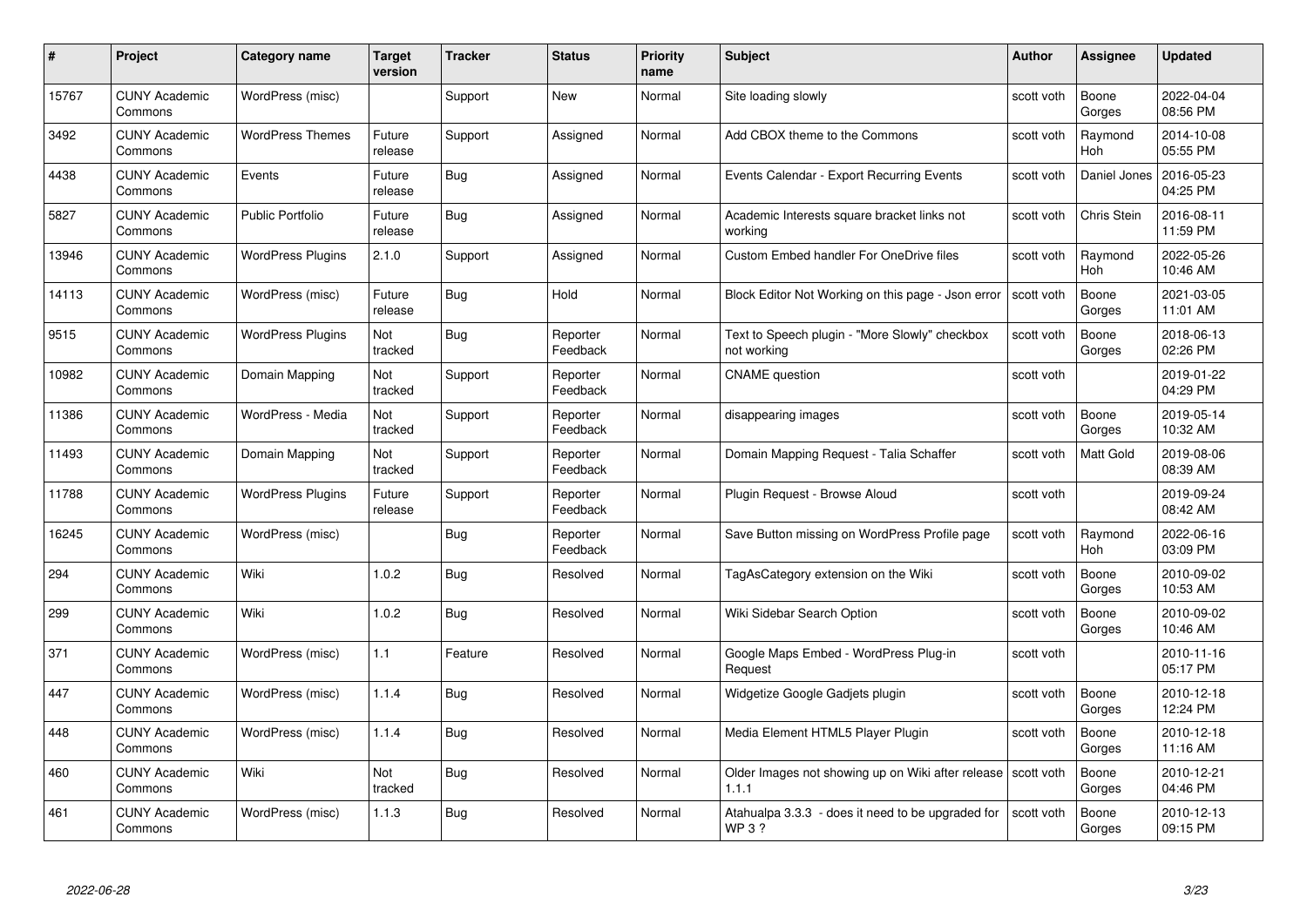| #    | Project                         | <b>Category name</b> | Target<br>version | <b>Tracker</b> | <b>Status</b> | <b>Priority</b><br>name | <b>Subject</b>                                                                     | Author     | Assignee              | <b>Updated</b>         |
|------|---------------------------------|----------------------|-------------------|----------------|---------------|-------------------------|------------------------------------------------------------------------------------|------------|-----------------------|------------------------|
| 517  | <b>CUNY Academic</b><br>Commons | BuddyPress (misc)    | 1.3               | Feature        | Resolved      | Normal                  | Image handling for new BP "wiki-like" plugin                                       | scott voth | Boone<br>Gorges       | 2011-06-20<br>11:33 AM |
| 518  | <b>CUNY Academic</b><br>Commons | BuddyPress (misc)    | 1.2               | Feature        | Resolved      | Normal                  | Search box for new BP "wiki-like" plugin                                           | scott voth | Boone<br>Gorges       | 2011-02-23<br>08:41 AM |
| 569  | <b>CUNY Academic</b><br>Commons | WordPress (misc)     | 1.1.10            | <b>Bug</b>     | Resolved      | Normal                  | Issue found switching between Green Park, Woo<br>Canvas Theme, and back again      | scott voth | Boone<br>Gorges       | 2011-02-08<br>05:35 PM |
| 573  | <b>CUNY Academic</b><br>Commons | WordPress (misc)     |                   | Support        | Resolved      | Normal                  | Vimeo Plus                                                                         | scott voth | scott voth            | 2011-02-13<br>12:03 PM |
| 587  | <b>CUNY Academic</b><br>Commons | WordPress (misc)     | 1.1.10            | Feature        | Resolved      | Normal                  | Zotero Plugin - ZotPress                                                           | scott voth | Boone<br>Gorges       | 2011-02-21<br>05:44 PM |
| 592  | <b>CUNY Academic</b><br>Commons | WordPress (misc)     | Not<br>tracked    | <b>Bug</b>     | Resolved      | Normal                  | Trouble adding new user to Blog                                                    | scott voth | <b>Matt Gold</b>      | 2011-02-19<br>04:39 PM |
| 594  | <b>CUNY Academic</b><br>Commons | WordPress (misc)     | Not<br>tracked    | Feature        | Resolved      | Normal                  | Add more meaningful error messages when<br>adding users to blogs doesn't work      | scott voth | scott voth            | 2012-01-02<br>09:51 PM |
| 689  | <b>CUNY Academic</b><br>Commons | BuddyPress (misc)    | $1.3$             | Bug            | Resolved      | Normal                  | BP-specific custom post types should not be.<br>visible to non-admins on Dashboard | scott voth | Boone<br>Gorges       | 2011-05-17<br>11:13 AM |
| 737  | <b>CUNY Academic</b><br>Commons | WordPress (misc)     |                   | Feature        | Resolved      | Normal                  | Add Explanation of "Sort & Shuffle" to Atahualpa<br>Codex documentation            | scott voth | scott voth            | 2011-06-05<br>10:39 AM |
| 754  | <b>CUNY Academic</b><br>Commons | BuddyPress (misc)    | 1.3               | <b>Bug</b>     | Resolved      | Normal                  | LaTex parsing on email notifications                                               | scott voth | Boone<br>Gorges       | 2011-09-14<br>01:28 AM |
| 1155 | <b>CUNY Academic</b><br>Commons | WordPress (misc)     | 1.2.5             | Feature        | Resolved      | Normal                  | Add Fancybox WordPress plugin                                                      | scott voth | Boone<br>Gorges       | 2011-09-12<br>05:48 PM |
| 1173 | <b>CUNY Academic</b><br>Commons | Group Blogs          | 1.17.0            | Support        | Resolved      | Normal                  | Avatars for group blogs should fall back on group<br>avatar, not admin user's      | scott voth | Raymond<br><b>Hoh</b> | 2020-07-14<br>01:05 PM |
| 1222 | <b>CUNY Academic</b><br>Commons | WordPress (misc)     | 1.5               | Feature        | Resolved      | Normal                  | Evaluate Premium Themes for "The Commons<br>Classified"                            | scott voth | Boone<br>Gorges       | 2011-11-29<br>10:23 AM |
| 1230 | <b>CUNY Academic</b><br>Commons |                      |                   | <b>Bug</b>     | Resolved      | Normal                  | Access to blogs after release                                                      | scott voth |                       | 2011-10-13<br>01:51 PM |
| 1237 | <b>CUNY Academic</b><br>Commons | Events               | 1.8               | Feature        | Resolved      | Normal                  | Develop Commons Calendar of Events Plugin                                          | scott voth | Boone<br>Gorges       | 2016-02-15<br>11:19 PM |
| 1316 | <b>CUNY Academic</b><br>Commons | BuddyPress (misc)    | 1.2.5             | <b>Bug</b>     | Resolved      | Normal                  | Buddy Press Docs - comments going to email, but<br>not to the Doc                  | scott voth | Boone<br>Gorges       | 2011-11-04<br>12:53 PM |
| 1355 | <b>CUNY Academic</b><br>Commons | WordPress (misc)     | 1.3               | Feature        | Resolved      | Normal                  | Plugin request: Tagline Rotator                                                    | scott voth | Boone<br>Gorges       | 2011-12-08<br>07:04 PM |
| 1379 | <b>CUNY Academic</b><br>Commons | Wiki                 | $1.3$             | <b>Bug</b>     | Resolved      | Normal                  | Help Link in the Admin Bar points to old Help<br>Page                              | scott voth | Boone<br>Gorges       | 2011-12-09<br>09:08 AM |
| 1396 | <b>CUNY Academic</b><br>Commons | WordPress (misc)     | 1.3.13            | <b>Bug</b>     | Resolved      | Normal                  | InLine Google Docs Plugin Not Working                                              | scott voth | Boone<br>Gorges       | 2012-05-22<br>11:36 AM |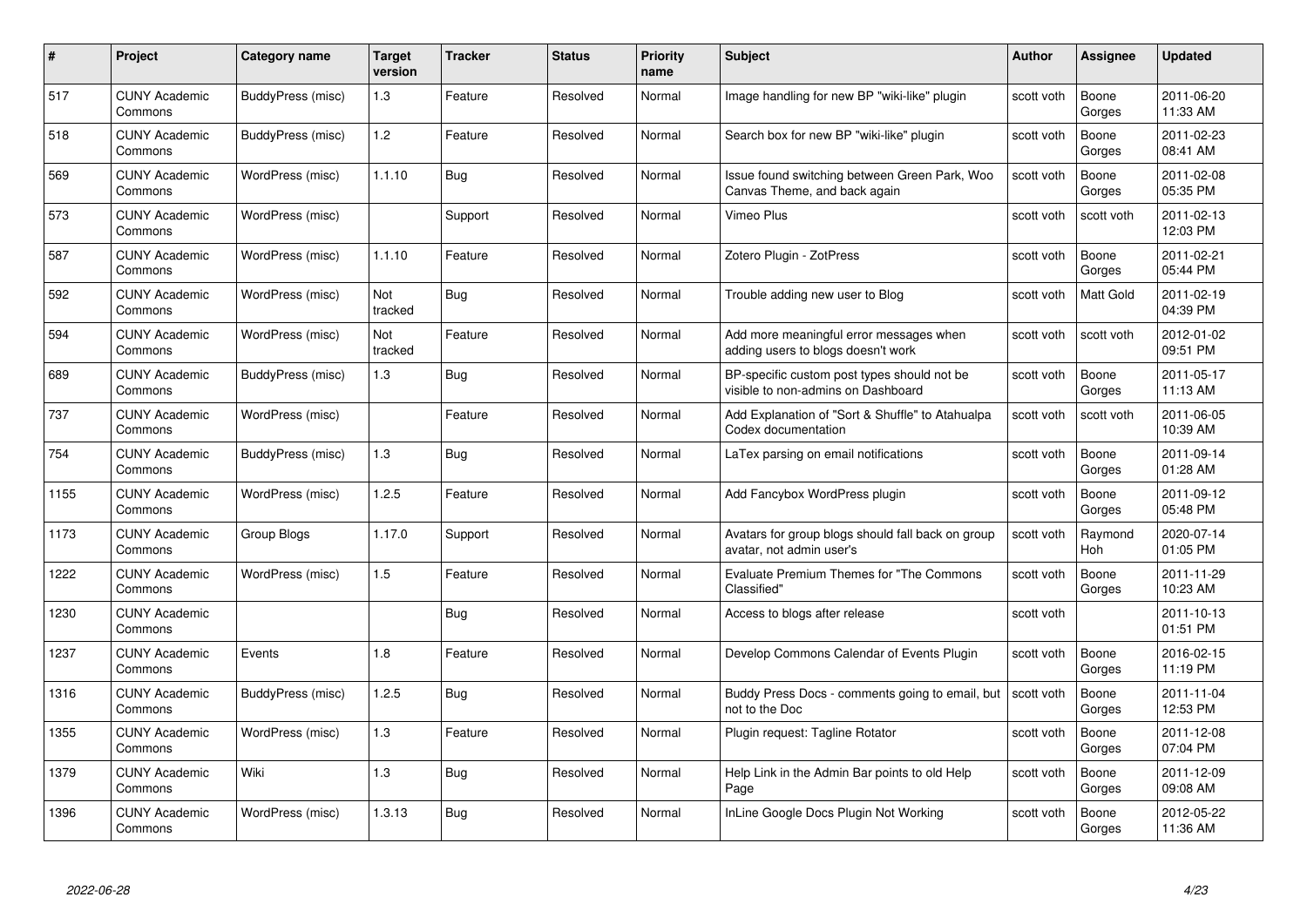| #    | Project                         | <b>Category name</b> | Target<br>version     | <b>Tracker</b> | <b>Status</b> | <b>Priority</b><br>name | <b>Subject</b>                                                        | <b>Author</b> | <b>Assignee</b>   | <b>Updated</b>         |
|------|---------------------------------|----------------------|-----------------------|----------------|---------------|-------------------------|-----------------------------------------------------------------------|---------------|-------------------|------------------------|
| 1427 | <b>CUNY Academic</b><br>Commons | WordPress (misc)     | 1.3.5                 | Feature        | Resolved      | Normal                  | Plugin Request: jQuery Vertical Accordion Menu                        | scott voth    | Boone<br>Gorges   | 2012-01-16<br>08:17 PM |
| 1444 | <b>CUNY Academic</b><br>Commons | WordPress (misc)     | Future<br>release     | Feature        | Resolved      | Normal                  | Plugin Request: Google Analytics For WordPress                        | scott voth    | Dominic<br>Giglio | 2012-07-14<br>09:28 AM |
| 1461 | <b>CUNY Academic</b><br>Commons | BuddyPress (misc)    | 1.3.1                 | Bug            | Resolved      | Normal                  | Strange Behaviour in the Activity Stream                              | scott voth    | Boone<br>Gorges   | 2011-12-19<br>08:33 AM |
| 1465 | <b>CUNY Academic</b><br>Commons | Wiki                 | 1.3.4                 | <b>Bug</b>     | Resolved      | Normal                  | TagAsCategory Extension & Wiki Inc Plugin                             | scott voth    | Boone<br>Gorges   | 2012-01-10<br>08:46 PM |
| 1486 | <b>CUNY Academic</b><br>Commons | BuddyPress (misc)    | <b>Not</b><br>tracked | <b>Bug</b>     | Resolved      | Normal                  | Blog Tag in Group                                                     | scott voth    | Boone<br>Gorges   | 2011-12-21<br>07:45 AM |
| 1502 | <b>CUNY Academic</b><br>Commons | WordPress (misc)     | 1.3.4                 | Support        | Resolved      | Normal                  | The Commons Classified - ClassiPress Theme                            | scott voth    | Boone<br>Gorges   | 2012-01-13<br>09:09 AM |
| 1625 | <b>CUNY Academic</b><br>Commons | BuddyPress (misc)    | 1.10                  | Feature        | Resolved      | Normal                  | Modify Default Avatar and Assignment Process                          | scott voth    | Boone<br>Gorges   | 2016-02-19<br>12:09 AM |
| 1645 | <b>CUNY Academic</b><br>Commons | WordPress (misc)     | 1.3.8                 | Bug            | Resolved      | Normal                  | WordTube Plugin can't find "JW Player" - fails to<br>play .swf files  | scott voth    | Boone<br>Gorges   | 2012-02-23<br>07:27 PM |
| 1716 | <b>CUNY Academic</b><br>Commons | WordPress (misc)     | 1.3.9                 | Feature        | Resolved      | Normal                  | Plugin Request: Blogger Importer                                      | scott voth    | Boone<br>Gorges   | 2012-03-12<br>11:56 AM |
| 1717 | <b>CUNY Academic</b><br>Commons | WordPress (misc)     | 1.3.9                 | Bug            | Resolved      | Normal                  | SimplePie For WP not working - need a writable<br><b>Cache Folder</b> | scott voth    | Boone<br>Gorges   | 2012-03-12<br>12:17 PM |
| 1718 | CUNY Academic<br>Commons        | WordPress (misc)     | 1.4                   | Feature        | Resolved      | Normal                  | Plugin Request - Live Journal Importer                                | scott voth    | Boone<br>Gorges   | 2012-03-19<br>10:48 PM |
| 1719 | <b>CUNY Academic</b><br>Commons | WordPress (misc)     | 1.3.9                 | Feature        | Resolved      | Normal                  | Plugin Request: RSS Importer                                          | scott voth    | Boone<br>Gorges   | 2012-03-12<br>11:59 AM |
| 1720 | <b>CUNY Academic</b><br>Commons | WordPress (misc)     | 1.3.9                 | Feature        | Resolved      | Normal                  | Plugin Request: Tumblr Importer                                       | scott voth    | Boone<br>Gorges   | 2012-03-12<br>11:57 AM |
| 1745 | <b>CUNY Academic</b><br>Commons | BuddyPress (misc)    | Not<br>tracked        | <b>Bug</b>     | Resolved      | Normal                  | Dashboard Access to Create Hero Slides                                | scott voth    | Boone<br>Gorges   | 2012-03-19<br>04:14 PM |
| 1746 | CUNY Academic<br>Commons        | WordPress (misc)     | 1.3.10                | Feature        | Resolved      | Normal                  | Max Number of Items in a Tag Cloud                                    | scott voth    | Boone<br>Gorges   | 2012-03-29<br>10:09 AM |
| 1848 | <b>CUNY Academic</b><br>Commons | WordPress (misc)     | 1.3.13                | <b>Bug</b>     | Resolved      | Normal                  | Having Issues with Saving Menu Changes on the<br><b>Commons Codex</b> | scott voth    | Boone<br>Gorges   | 2012-04-26<br>07:48 PM |
| 1932 | <b>CUNY Academic</b><br>Commons | WordPress (misc)     | Not<br>tracked        | Bug            | Resolved      | Normal                  | Lost access to Create Hero Slides                                     | scott voth    | Boone<br>Gorges   | 2012-06-12<br>08:34 AM |
| 1936 | <b>CUNY Academic</b><br>Commons | Redmine              | Not<br>tracked        | <b>Bug</b>     | Resolved      | Normal                  | Redmine email notifications                                           | scott voth    |                   | 2012-06-15<br>11:59 AM |
| 2080 | CUNY Academic<br>Commons        | WordPress (misc)     | 1.5.21                | Feature        | Resolved      | Normal                  | Upgrade Woo Canvas to Current Version (5.0) -<br>Responsive           | scott voth    | Dominic<br>Giglio | 2014-03-12<br>01:42 PM |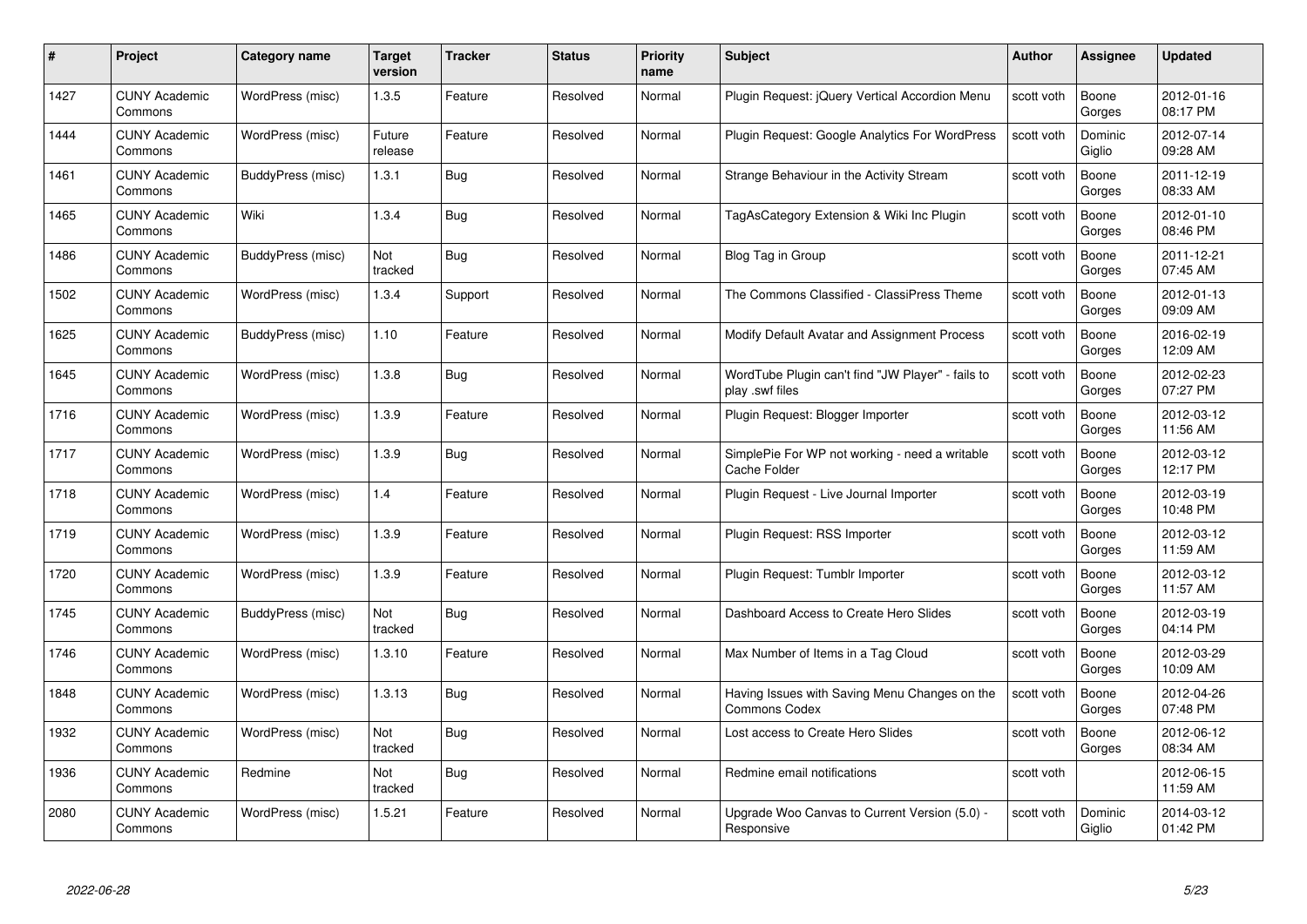| #    | Project                         | Category name     | Target<br>version | <b>Tracker</b> | <b>Status</b> | <b>Priority</b><br>name | <b>Subject</b>                                                                  | Author     | <b>Assignee</b>   | <b>Updated</b>         |
|------|---------------------------------|-------------------|-------------------|----------------|---------------|-------------------------|---------------------------------------------------------------------------------|------------|-------------------|------------------------|
| 2112 | <b>CUNY Academic</b><br>Commons | WordPress (misc)  | 1.4.5             | Bug            | Resolved      | Normal                  | Codex Slider getting a jquery error                                             | scott voth | Dominic<br>Giglio | 2012-09-18<br>06:38 PM |
| 2190 | <b>CUNY Academic</b><br>Commons | WordPress (misc)  | Not<br>tracked    | Support        | Resolved      | Normal                  | reset "dlbaker.commons.gc.cuny.edu"                                             | scott voth | Dominic<br>Giglio | 2012-11-14<br>03:59 PM |
| 2209 | <b>CUNY Academic</b><br>Commons | WordPress (misc)  |                   | Feature        | Resolved      | Normal                  | Install Q & A Plugin on Commonsinabox.org                                       | scott voth | Boone<br>Gorges   | 2012-10-21<br>10:53 AM |
| 2287 | <b>CUNY Academic</b><br>Commons | commonsinabox.org | Not<br>tracked    | Bug            | Resolved      | Normal                  | User reports he added an entry to the Help &<br>Support Forum - but it was lost | scott voth | Boone<br>Gorges   | 2012-11-21<br>11:27 PM |
| 2316 | <b>CUNY Academic</b><br>Commons | commonsinabox.org | Not<br>tracked    | <b>Bug</b>     | Resolved      | Normal                  | Commonsinabox.org - group forum - can't access<br>second page of forum posts    | scott voth | Boone<br>Gorges   | 2012-12-03<br>11:57 AM |
| 2332 | <b>CUNY Academic</b><br>Commons | WordPress (misc)  | 1.4.20            | Bug            | Resolved      | Normal                  | Arras Theme Slider gets jquery error                                            | scott voth | Dominic<br>Giglio | 2013-03-01<br>07:55 PM |
| 2392 | <b>CUNY Academic</b><br>Commons | WordPress (misc)  | Not<br>tracked    | Bug            | Resolved      | Normal                  | Lost Access to Create Hero Slides                                               | scott voth | Boone<br>Gorges   | 2013-02-04<br>10:25 AM |
| 2435 | <b>CUNY Academic</b><br>Commons | commonsinabox.org |                   | Bug            | Resolved      | Normal                  | commonsinabox.org - media upload file types                                     | scott voth | Boone<br>Gorges   | 2013-02-13<br>09:58 PM |
| 2436 | <b>CUNY Academic</b><br>Commons | WordPress (misc)  | 1.4.20            | <b>Bug</b>     | Resolved      | Normal                  | Commons News blog - Commons Buzz Slider                                         | scott voth | Boone<br>Gorges   | 2013-02-28<br>11:27 AM |
| 2484 | <b>CUNY Academic</b><br>Commons | commonsinabox.org |                   | <b>Bug</b>     | Resolved      | Normal                  | Forum posts are vanishing - can only view last few<br>on Help & Support         | scott voth | Boone<br>Gorges   | 2013-03-01<br>11:19 AM |
| 2511 | <b>CUNY Academic</b><br>Commons | WordPress (misc)  |                   | Bug            | Resolved      | Normal                  | Lost Access to Create Hero Slides                                               | scott voth | Boone<br>Gorges   | 2013-03-11<br>10:24 AM |
| 2518 | <b>CUNY Academic</b><br>Commons | commonsinabox.org | Not<br>tracked    | <b>Bug</b>     | Resolved      | Normal                  | Lost Access to Upload image files on<br>CommonsinaBox.org                       | scott voth | Boone<br>Gorges   | 2013-03-20<br>01:57 PM |
| 2525 | <b>CUNY Academic</b><br>Commons | WordPress (misc)  | 1.4.25            | <b>Bug</b>     | Resolved      | Normal                  | Twitter Widget Pro Plugin                                                       | scott voth |                   | 2013-04-21<br>07:34 PM |
| 2561 | <b>CUNY Academic</b><br>Commons | commonsinabox.org | Not<br>tracked    | Bug            | Resolved      | Normal                  | CSS Issues on Commonsinabox.org                                                 | scott voth | Boone<br>Gorges   | 2013-05-16<br>03:31 PM |
| 2568 | <b>CUNY Academic</b><br>Commons |                   | Not<br>tracked    | Support        | Resolved      | Normal                  | <b>Statistics Needed - Queens College Commons</b><br>Usage                      | scott voth | Boone<br>Gorges   | 2016-01-26<br>12:35 AM |
| 2585 | <b>CUNY Academic</b><br>Commons | commonsinabox.org | Not<br>tracked    | <b>Bug</b>     | Resolved      | Normal                  | commonsinbox.org - no "site features" option                                    | scott voth | Boone<br>Gorges   | 2013-05-21<br>09:15 PM |
| 2631 | <b>CUNY Academic</b><br>Commons | commonsinabox.org | Not<br>tracked    | Bug            | Resolved      | Normal                  | Bullet Points don't display in Forum posts on<br>CBOX.org                       | scott voth | Boone<br>Gorges   | 2014-05-01<br>08:11 PM |
| 2633 | <b>CUNY Academic</b><br>Commons | commonsinabox.org | Not<br>tracked    | <b>Bug</b>     | Resolved      | Normal                  | Mentions in CBOX.org                                                            | scott voth | Boone<br>Gorges   | 2014-05-01<br>08:12 PM |
| 2679 | <b>CUNY Academic</b><br>Commons | WordPress (misc)  | Not<br>tracked    | Support        | Resolved      | Normal                  | WP Post to PDF plugin Logo                                                      | scott voth | Boone<br>Gorges   | 2014-11-03<br>03:53 PM |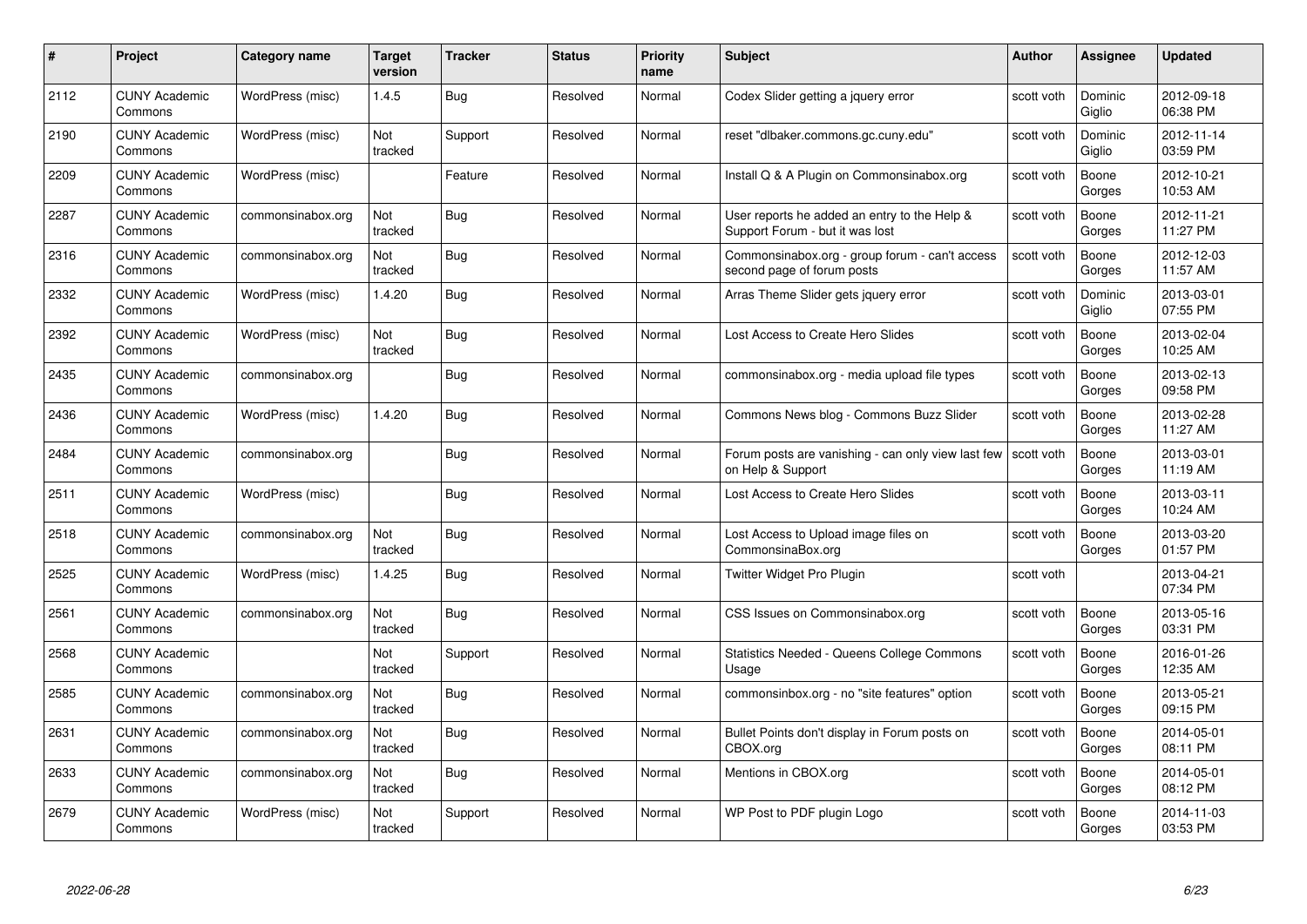| #    | Project                         | Category name            | Target<br>version | <b>Tracker</b> | <b>Status</b> | <b>Priority</b><br>name | <b>Subject</b>                                                 | Author     | Assignee          | <b>Updated</b>         |
|------|---------------------------------|--------------------------|-------------------|----------------|---------------|-------------------------|----------------------------------------------------------------|------------|-------------------|------------------------|
| 2779 | <b>CUNY Academic</b><br>Commons | BuddyPress (misc)        | 1.5.3             | Bug            | Resolved      | Normal                  | Firefox Issue on Portfolio page when scrolling<br>down         | scott voth | Boone<br>Gorges   | 2013-09-19<br>01:52 PM |
| 2796 | <b>CUNY Academic</b><br>Commons |                          | 1.5.4             | Bug            | Resolved      | Normal                  | Sluggish Response on the Site - Sunday 9/15 -<br>3PM - 6PM     | scott voth | Boone<br>Gorges   | 2013-10-01<br>08:41 PM |
| 2813 | <b>CUNY Academic</b><br>Commons | WordPress (misc)         | 1.5.5             | Feature        | Resolved      | Normal                  | WordPress plugin request - MailPoet                            | scott voth | Boone<br>Gorges   | 2013-10-11<br>08:18 PM |
| 2878 | <b>CUNY Academic</b><br>Commons | WordPress (misc)         | Not<br>tracked    | Support        | Resolved      | Normal                  | Domain Mapping Request - Sarah Welsh                           | scott voth | Boone<br>Gorges   | 2016-01-26<br>12:39 AM |
| 2900 | <b>CUNY Academic</b><br>Commons | WordPress (misc)         |                   | Support        | Resolved      | Normal                  | Theme request - Imbalance2                                     | scott voth | Boone<br>Gorges   | 2013-11-23<br>10:30 AM |
| 2946 | <b>CUNY Academic</b><br>Commons | WordPress (misc)         |                   | Support        | Resolved      | Normal                  | Help Delete WP site with broken link                           | scott voth |                   | 2014-02-08<br>09:53 AM |
| 2947 | <b>CUNY Academic</b><br>Commons |                          | Not<br>tracked    | Support        | Resolved      | Normal                  | Question on "Tools>>Domain Mapping"                            | scott voth |                   | 2013-12-21<br>07:14 PM |
| 2966 | <b>CUNY Academic</b><br>Commons | WordPress (misc)         |                   | Support        | Resolved      | Normal                  | Lost Access to Create/Deactivate Hero Slides                   | scott voth | Boone<br>Gorges   | 2014-01-20<br>05:06 PM |
| 2982 | <b>CUNY Academic</b><br>Commons | <b>WordPress Themes</b>  | 1.5.21            | <b>Bug</b>     | Resolved      | Normal                  | Sliders are broken on Woo Canvas theme                         | scott voth | Dominic<br>Giglio | 2014-03-12<br>01:41 PM |
| 3015 | <b>CUNY Academic</b><br>Commons |                          | Not<br>tracked    | Bug            | Resolved      | Normal                  | Lost Access to Create Hero Slides                              | scott voth | Boone<br>Gorges   | 2014-02-04<br>07:58 PM |
| 3067 | CUNY Academic<br>Commons        | <b>WordPress Themes</b>  |                   | Bug            | Resolved      | Normal                  | Twenty Fourteen Theme Not Available                            | scott voth | Matt Gold         | 2014-02-22<br>11:35 AM |
| 3081 | <b>CUNY Academic</b><br>Commons | Home Page                |                   | Support        | Resolved      | Normal                  | Lost Access to Create Hero Slides                              | scott voth |                   | 2014-02-27<br>08:06 PM |
| 3082 | <b>CUNY Academic</b><br>Commons | Domain Mapping           | Not<br>tracked    | Support        | Resolved      | Normal                  | Domain Mapping Request - Ruth O'Brien                          | scott voth | Boone<br>Gorges   | 2014-03-05<br>07:16 PM |
| 3087 | <b>CUNY Academic</b><br>Commons |                          | Not<br>tracked    | Support        | Resolved      | Normal                  | Purchase Snag It Software for Community<br><b>Facilitators</b> | scott voth | Matt Gold         | 2016-01-26<br>05:13 PM |
| 3182 | <b>CUNY Academic</b><br>Commons | Domain Mapping           | Not<br>tracked    | Support        | Resolved      | Normal                  | domain mapping request - muphyinstituteblog.org                | scott voth | Matt Gold         | 2014-05-01<br>01:12 PM |
| 3199 | <b>CUNY Academic</b><br>Commons | Domain Mapping           |                   | Support        | Resolved      | Normal                  | domain mapping request - bethanyholmstrom.net                  | scott voth | Boone<br>Gorges   | 2014-05-08<br>02:40 PM |
| 3200 | <b>CUNY Academic</b><br>Commons | <b>WordPress Plugins</b> | 1.6.4             | Bug            | Resolved      | Normal                  | Plugin Request: Social Stickers                                | scott voth | Boone<br>Gorges   | 2014-05-21<br>09:53 PM |
| 3269 | <b>CUNY Academic</b><br>Commons | Domain Mapping           | Not<br>tracked    | Support        | Resolved      | Normal                  | Domain mapping request - Natascia Boeri                        | scott voth | Boone<br>Gorges   | 2015-11-30<br>03:17 PM |
| 3335 | CUNY Academic<br>Commons        | Home Page                | Not<br>tracked    | Support        | Resolved      | Normal                  | Lost Access to Create Hero Slides                              | scott voth | Boone<br>Gorges   | 2014-07-22<br>10:07 PM |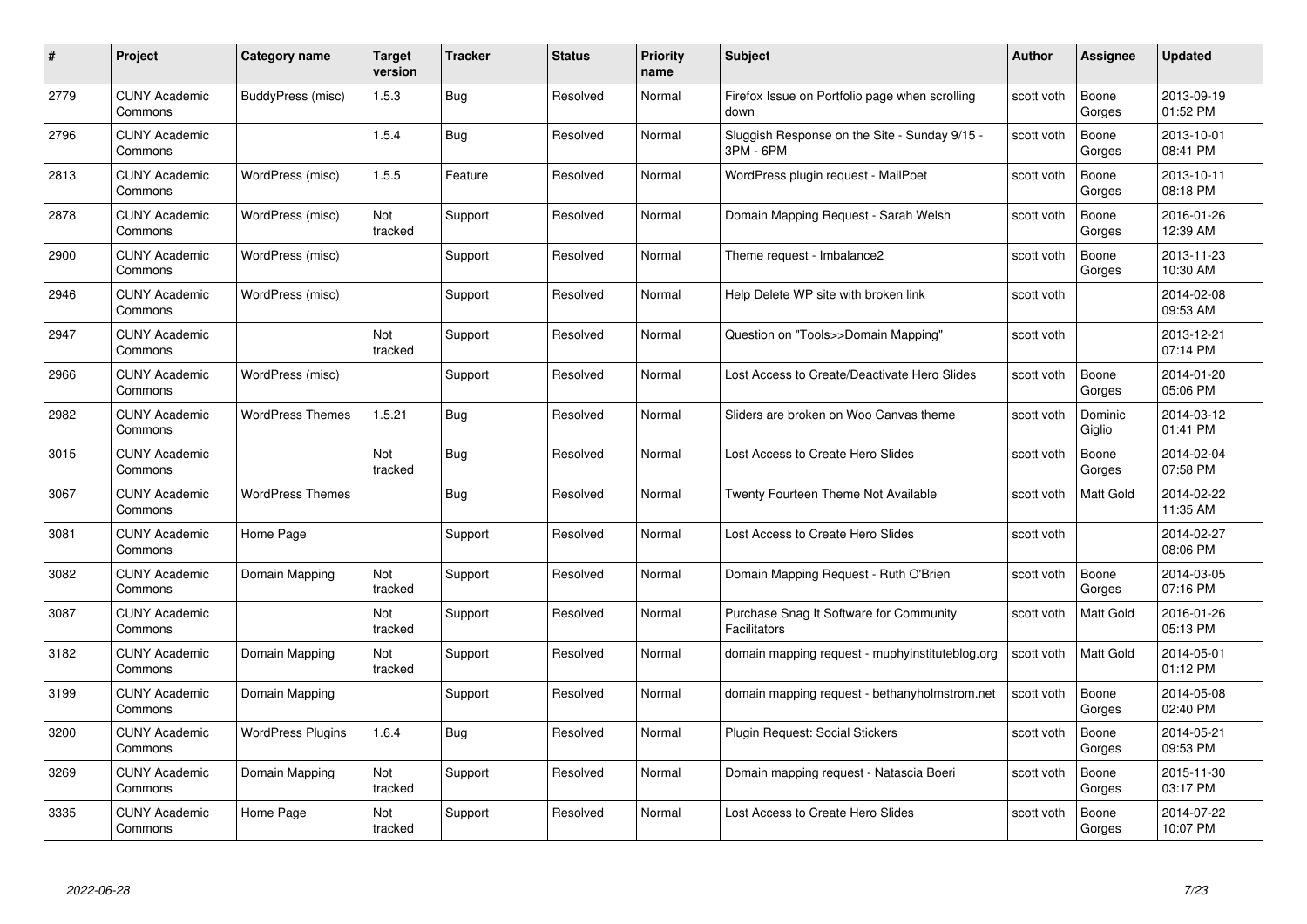| #    | Project                         | <b>Category name</b>     | Target<br>version | <b>Tracker</b> | <b>Status</b> | <b>Priority</b><br>name | <b>Subject</b>                                                                              | <b>Author</b> | Assignee         | <b>Updated</b>         |
|------|---------------------------------|--------------------------|-------------------|----------------|---------------|-------------------------|---------------------------------------------------------------------------------------------|---------------|------------------|------------------------|
| 3348 | <b>CUNY Academic</b><br>Commons | Toolbar                  | 1.6.11            | <b>Bug</b>     | Resolved      | Normal                  | "Publications on the Commons" option missing on<br>"About" link accessed from the Admin Bar | scott voth    | Boone<br>Gorges  | 2014-08-01<br>08:55 AM |
| 3358 | <b>CUNY Academic</b><br>Commons | <b>WordPress Plugins</b> | 1.6.11            | Support        | Resolved      | Normal                  | Plugin Request: GeoMashUp                                                                   | scott voth    | Boone<br>Gorges  | 2014-08-01<br>08:40 AM |
| 3423 | <b>CUNY Academic</b><br>Commons | Domain Mapping           | Not<br>tracked    | Support        | Resolved      | Normal                  | bkpublicscholars.org Domain Mapping Request                                                 | scott voth    | Boone<br>Gorges  | 2016-01-26<br>12:08 PM |
| 3478 | <b>CUNY Academic</b><br>Commons | Domain Mapping           | 1.7.2             | Feature        | Resolved      | Normal                  | Google Analytics and Mapped Domains                                                         | scott voth    | scott voth       | 2014-11-02<br>09:43 AM |
| 3522 | <b>CUNY Academic</b><br>Commons | My Commons               | 1.7               | Bug            | Resolved      | Normal                  | 1.7 Testing - Delete button not working on My<br>Commons                                    | scott voth    | Raymond<br>Hoh   | 2014-10-08<br>03:13 PM |
| 3523 | <b>CUNY Academic</b><br>Commons | My Commons               | 1.8               | Bug            | Resolved      | Normal                  | 1.7 Testing - "Reply" and Post Button                                                       | scott voth    | Boone<br>Gorges  | 2015-04-09<br>05:19 PM |
| 3531 | <b>CUNY Academic</b><br>Commons | Home Page                | 1.7               | Feature        | Resolved      | Normal                  | Let Users Hover over Hero Slides to Stop<br>Animation                                       | scott voth    | Daniel Jones     | 2014-10-13<br>05:43 PM |
| 3539 | <b>CUNY Academic</b><br>Commons | Domain Mapping           | Not<br>tracked    | Support        | Resolved      | Normal                  | Domain Mapping Request for ACERT                                                            | scott voth    | Boone<br>Gorges  | 2015-11-30<br>03:15 PM |
| 3551 | <b>CUNY Academic</b><br>Commons | Server                   | Not<br>tracked    | <b>Bug</b>     | Resolved      | Normal                  | Slow Response Time                                                                          | scott voth    | <b>Matt Gold</b> | 2014-11-11<br>02:31 PM |
| 3576 | <b>CUNY Academic</b><br>Commons | <b>WordPress Plugins</b> | 1.7.1             | Support        | Resolved      | Normal                  | Plugin Request: Better Search                                                               | scott voth    | Boone<br>Gorges  | 2014-10-21<br>11:26 AM |
| 3600 | <b>CUNY Academic</b><br>Commons | <b>WordPress Plugins</b> | 1.7.2             | Support        | Resolved      | Normal                  | New Plugin Request - Meta-Slider                                                            | scott voth    | Boone<br>Gorges  | 2014-11-01<br>02:29 PM |
| 3603 | <b>CUNY Academic</b><br>Commons | Domain Mapping           | Not<br>tracked    | Support        | Resolved      | Normal                  | Domain Mapping Request - CERG                                                               | scott voth    | scott voth       | 2014-11-19<br>04:28 PM |
| 3604 | <b>CUNY Academic</b><br>Commons | cuny.is                  |                   | Support        | Resolved      | Normal                  | LLJournal CUNY.IS request                                                                   | scott voth    | Sarah<br>Morgano | 2014-10-26<br>05:47 PM |
| 3621 | <b>CUNY Academic</b><br>Commons | Domain Mapping           | Not<br>tracked    | Support        | Resolved      | Normal                  | Question - Google Analytics, Mapped Domains,<br>and WP-Google-Analytics plugin              | scott voth    |                  | 2015-04-01<br>09:16 PM |
| 3635 | CUNY Academic<br>Commons        | Domain Mapping           | Not<br>tracked    | Support        | Resolved      | Normal                  | Domain Mapping Request - Keith Miyake                                                       | scott voth    | Matt Gold        | 2014-11-10<br>08:15 PM |
| 3702 | <b>CUNY Academic</b><br>Commons | <b>WordPress Themes</b>  |                   | Support        | Resolved      | Normal                  | access the Old Paper Theme                                                                  | scott voth    | Matt Gold        | 2014-12-09<br>09:21 AM |
| 3712 | <b>CUNY Academic</b><br>Commons | <b>WordPress Themes</b>  | 1.7.6             | Support        | Resolved      | Normal                  | Two plugins for the "Old Paper Theme" not<br>Available                                      | scott voth    |                  | 2014-12-11<br>08:16 PM |
| 3713 | <b>CUNY Academic</b><br>Commons | Server                   |                   | Support        | Resolved      | Normal                  | Slow Response Time                                                                          | scott voth    | Matt Gold        | 2014-12-13<br>04:25 PM |
| 3728 | CUNY Academic<br>Commons        | Homepage Slides          | Not<br>tracked    | Support        | Resolved      | Normal                  | Lost Access to Create Hero Slides                                                           | scott voth    | Boone<br>Gorges  | 2014-12-28<br>02:18 PM |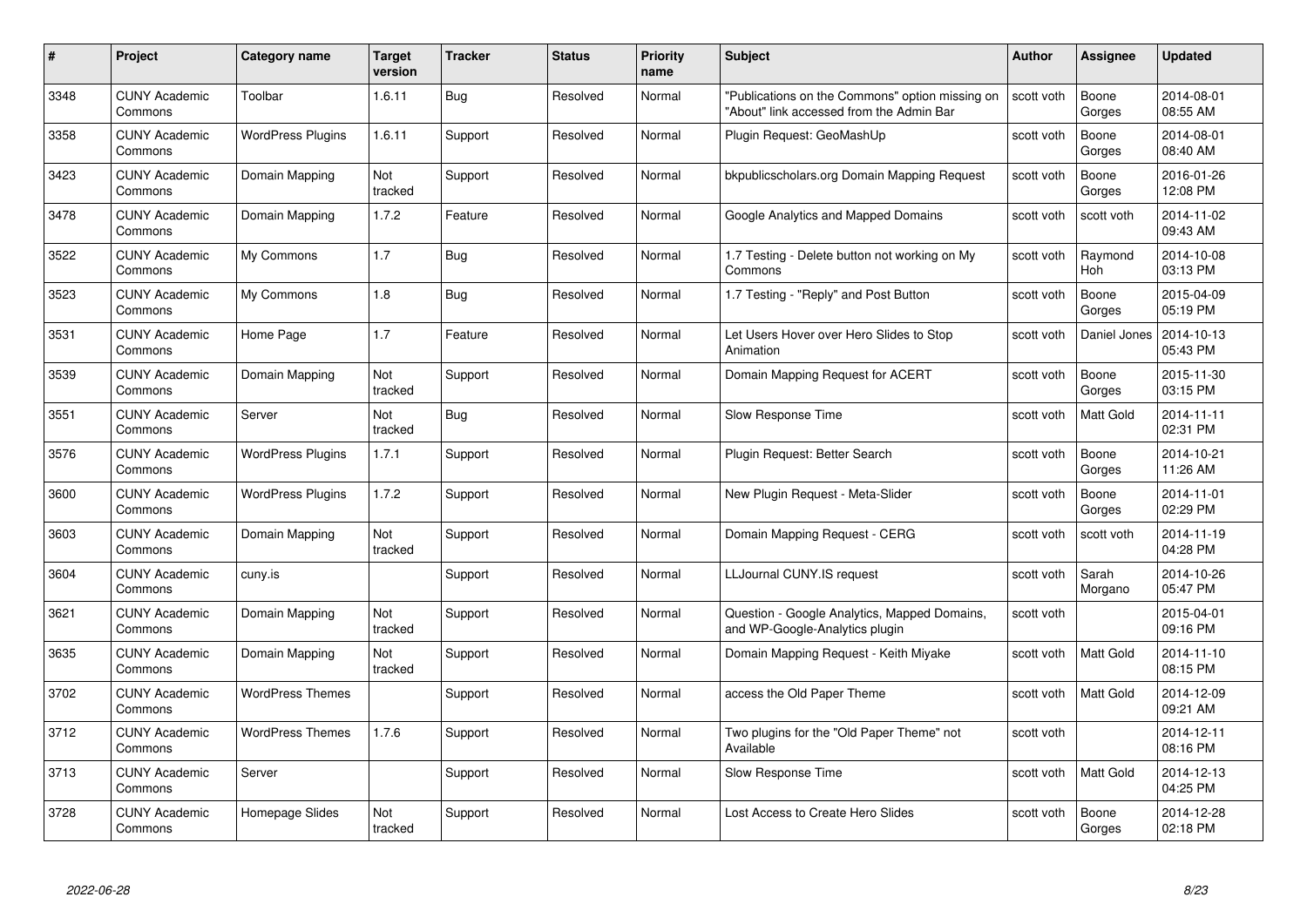| #    | Project                         | <b>Category name</b>       | Target<br>version | <b>Tracker</b> | <b>Status</b> | <b>Priority</b><br>name | <b>Subject</b>                                                           | <b>Author</b> | <b>Assignee</b>       | <b>Updated</b>         |
|------|---------------------------------|----------------------------|-------------------|----------------|---------------|-------------------------|--------------------------------------------------------------------------|---------------|-----------------------|------------------------|
| 3841 | <b>CUNY Academic</b><br>Commons | commonsinabox.org          | Not<br>tracked    | Bug            | Resolved      | Normal                  | CBOX.org Registration Plugin Not Working                                 | scott voth    | Boone<br>Gorges       | 2016-01-26<br>03:27 PM |
| 3931 | <b>CUNY Academic</b><br>Commons | Groups (misc)              | Not<br>tracked    | Support        | Resolved      | Normal                  | "WordPress Help" Avatar                                                  | scott voth    | scott voth            | 2015-03-19<br>09:41 PM |
| 3940 | <b>CUNY Academic</b><br>Commons | <b>WordPress Plugins</b>   | 1.7.16            | Support        | Resolved      | Normal                  | Plugin Request - Amazon Link                                             | scott voth    | Boone<br>Gorges       | 2015-03-21<br>08:45 PM |
| 3957 | <b>CUNY Academic</b><br>Commons | WordPress<br>(Permissions) |                   | Support        | Resolved      | Normal                  | Lost Access to Create Hero Slides                                        | scott voth    | Boone<br>Gorges       | 2015-03-30<br>08:57 PM |
| 3964 | CUNY Academic<br>Commons        | <b>Group Announcments</b>  | 1.8.17            | <b>Bug</b>     | Resolved      | Normal                  | "There was a problem" error when posting<br>Group Announcement           | scott voth    | Boone<br>Gorges       | 2015-11-18<br>05:45 PM |
| 4019 | <b>CUNY Academic</b><br>Commons | <b>WordPress Themes</b>    | Not<br>tracked    | Support        | Resolved      | Normal                  | WP Site Display Issue                                                    | scott voth    | Daniel Jones          | 2015-05-10<br>12:33 PM |
| 4047 | <b>CUNY Academic</b><br>Commons | <b>WordPress Themes</b>    | Not<br>tracked    | Support        | Resolved      | Normal                  | Help James Samuel with Theme after it was<br>updated                     | scott voth    |                       | 2015-07-21<br>06:12 PM |
| 4107 | <b>CUNY Academic</b><br>Commons | Server                     | Not<br>tracked    | <b>Bug</b>     | Resolved      | Normal                  | Slow Response Time and "Error establishing a<br>database connection"     | scott voth    |                       | 2015-06-11<br>09:33 AM |
| 4143 | <b>CUNY Academic</b><br>Commons | <b>WordPress Themes</b>    | Not<br>tracked    | <b>Bug</b>     | Resolved      | Normal                  | Issues after Canvas Update - Help & Support /<br>Codex                   | scott voth    | Daniel Jones          | 2015-08-10<br>02:44 PM |
| 4309 | <b>CUNY Academic</b><br>Commons | Home Page                  | 1.8.5             | Feature        | Resolved      | Normal                  | Change Main Navigation Help Link to<br>http://codex.commons.gc.cuny.edu/ | scott voth    |                       | 2015-07-21<br>10:45 AM |
| 4365 | CUNY Academic<br>Commons        | Homepage Slides            | Not<br>tracked    | Support        | Resolved      | Normal                  | Lost Access to Create Hero Slides                                        | scott voth    | scott voth            | 2016-03-09<br>06:18 PM |
| 4373 | <b>CUNY Academic</b><br>Commons | <b>Public Portfolio</b>    | Not<br>tracked    | Support        | Resolved      | Normal                  | Delete Old "Title" section from Member's public<br>portfolio page        | scott voth    | Boone<br>Gorges       | 2015-08-04<br>09:01 PM |
| 4407 | <b>CUNY Academic</b><br>Commons | Group Forums               |                   | Bug            | Resolved      | Normal                  | Disable Forum on Existing group is not working                           | scott voth    | Boone<br>Gorges       | 2015-08-11<br>03:13 PM |
| 4419 | <b>CUNY Academic</b><br>Commons | <b>WordPress Plugins</b>   | 1.8.8             | Support        | Resolved      | Normal                  | Activate "WordPress Importer" by Default                                 | scott voth    | Raymond<br>Hoh        | 2015-08-11<br>08:29 PM |
| 4445 | <b>CUNY Academic</b><br>Commons | Registration               | Not<br>tracked    | Bug            | Resolved      | Normal                  | user alisonorlando is trying to register - no email<br>received          | scott voth    | Boone<br>Gorges       | 2015-08-20<br>12:35 PM |
| 4524 | <b>CUNY Academic</b><br>Commons | Events                     | 1.9               | Feature        | Resolved      | Normal                  | Create a iCal Feed for Events Calendar                                   | scott voth    | Raymond<br><b>Hoh</b> | 2015-11-09<br>12:55 PM |
| 4526 | <b>CUNY Academic</b><br>Commons | Homepage Slides            | 1.8.11            | <b>Bug</b>     | Resolved      | Normal                  | Mousing Over Hero Slide does not stop Animation                          | scott voth    | Daniel Jones          | 2015-09-18<br>03:53 PM |
| 4571 | <b>CUNY Academic</b><br>Commons | Domain Mapping             | Not<br>tracked    | Support        | Resolved      | Normal                  | Domain Mapping Request - Courtney Drayer                                 | scott voth    | Matt Gold             | 2015-09-16<br>05:19 PM |
| 4580 | CUNY Academic<br>Commons        | Commons In A Box           | Not<br>tracked    | Support        | Resolved      | Normal                  | Unable to register account on CBOX Demo Site                             | scott voth    | Boone<br>Gorges       | 2015-09-10<br>02:37 PM |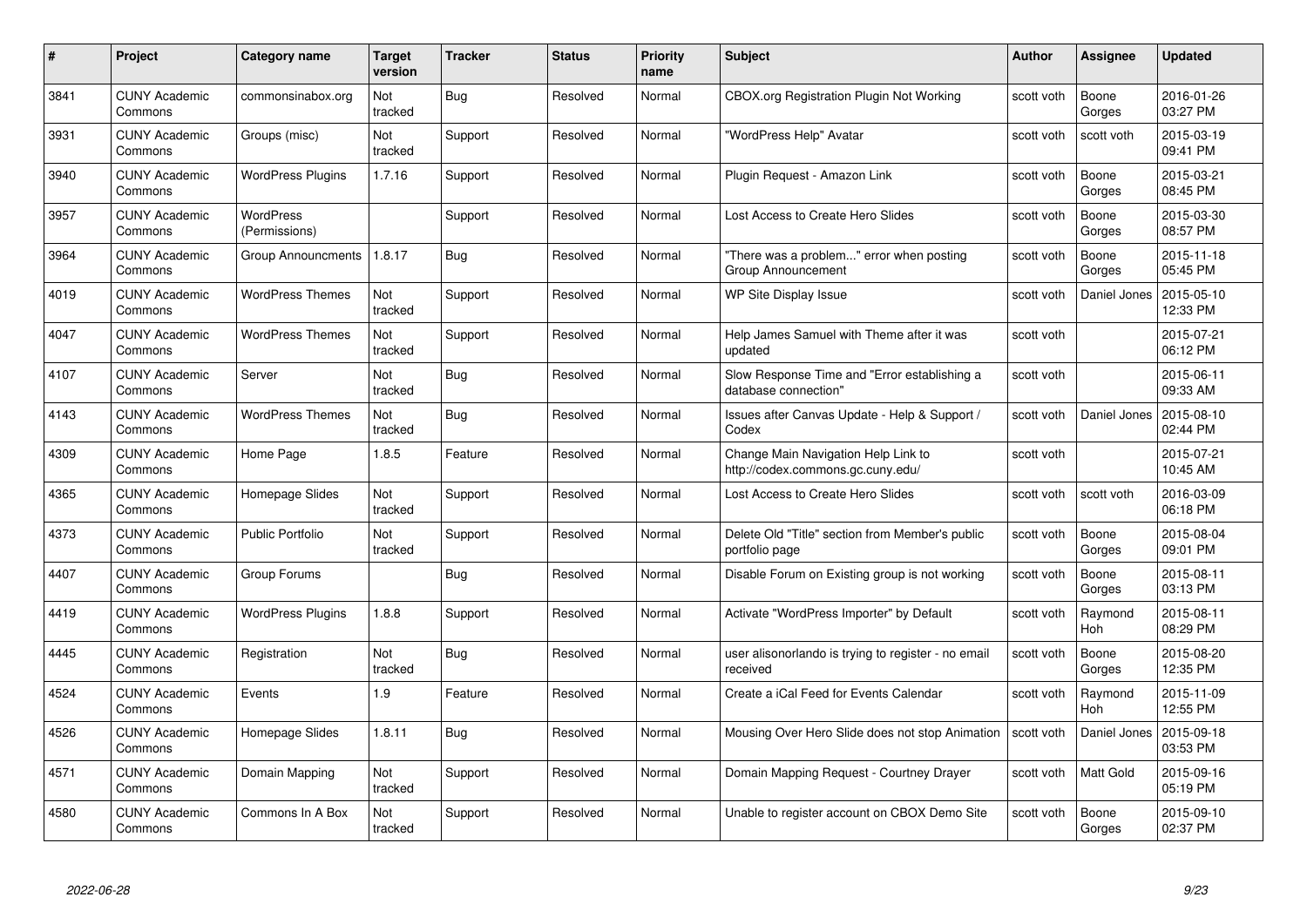| #    | Project                         | Category name            | Target<br>version | <b>Tracker</b> | <b>Status</b> | <b>Priority</b><br>name | <b>Subject</b>                                               | <b>Author</b> | <b>Assignee</b> | <b>Updated</b>         |
|------|---------------------------------|--------------------------|-------------------|----------------|---------------|-------------------------|--------------------------------------------------------------|---------------|-----------------|------------------------|
| 4603 | <b>CUNY Academic</b><br>Commons | <b>WordPress Plugins</b> |                   | Support        | Resolved      | Normal                  | Plugin Reguest: Search and Filter                            | scott voth    | Boone<br>Gorges | 2015-09-21<br>11:31 AM |
| 4713 | <b>CUNY Academic</b><br>Commons | <b>WordPress Themes</b>  | Not<br>tracked    | Support        | Resolved      | Normal                  | academia theme issues                                        | scott voth    | Daniel Jones    | 2016-01-26<br>04:53 PM |
| 4795 | <b>CUNY Academic</b><br>Commons | Domain Mapping           | Not<br>tracked    | Support        | Resolved      | Normal                  | Revert Domain Mapping for<br>http://bkpublicscholars.org/    | scott voth    | Boone<br>Gorges | 2015-11-01<br>05:33 PM |
| 4842 | <b>CUNY Academic</b><br>Commons | Homepage Slides          |                   | Support        | Resolved      | Normal                  | Lost Access to Create Hero Slides                            | scott voth    | scott voth      | 2015-10-31<br>03:17 PM |
| 4902 | <b>CUNY Academic</b><br>Commons | Domain Mapping           | Not<br>tracked    | Support        | Resolved      | Normal                  | domain mapping request - Patrick Sweeney                     | scott voth    | Boone<br>Gorges | 2015-12-07<br>01:32 AM |
| 4954 | <b>CUNY Academic</b><br>Commons | Domain Mapping           | Not<br>tracked    | Support        | Resolved      | Normal                  | domain mapping request - Talia Schaffer                      | scott voth    | Boone<br>Gorges | 2015-12-07<br>01:24 AM |
| 5032 | <b>CUNY Academic</b><br>Commons | Server                   |                   | Support        | Resolved      | Normal                  | Error establishing a database connection                     | scott voth    |                 | 2015-12-14<br>08:46 PM |
| 5096 | <b>CUNY Academic</b><br>Commons | Domain Mapping           | Not<br>tracked    | Support        | Resolved      | Normal                  | Domain Mapping Request: Lauren Spradlin                      | scott voth    | scott voth      | 2020-01-21<br>07:30 PM |
| 5189 | <b>CUNY Academic</b><br>Commons | Homepage Slides          | Not<br>tracked    | Support        | Resolved      | Normal                  | Lost Access to Create Hero Slides                            | scott voth    | Boone<br>Gorges | 2016-02-01<br>10:45 AM |
| 5295 | <b>CUNY Academic</b><br>Commons | Server                   | Not<br>tracked    | <b>Bug</b>     | Resolved      | Normal                  | Lousy Response Time and sporadic timeouts                    | scott voth    |                 | 2016-03-15<br>10:03 AM |
| 5311 | <b>CUNY Academic</b><br>Commons |                          | Not<br>tracked    | Support        | Resolved      | Normal                  | <b>CUNY SLA Lab collaboration</b>                            | scott voth    | scott voth      | 2016-10-11<br>08:48 PM |
| 5344 | <b>CUNY Academic</b><br>Commons | Domain Mapping           | Not<br>tracked    | Support        | Resolved      | Normal                  | Domain Mapping Request - Bijan Kimiagar                      | scott voth    | scott voth      | 2016-03-31<br>10:52 PM |
| 5511 | <b>CUNY Academic</b><br>Commons | Domain Mapping           | Not<br>tracked    | Support        | Resolved      | Normal                  | Domain Mapping Request - Artem Altman                        | scott voth    | scott voth      | 2016-06-16<br>09:46 PM |
| 5548 | <b>CUNY Academic</b><br>Commons | <b>WordPress Plugins</b> | 1.9.15            | Feature        | Resolved      | Normal                  | Plugin Request: Inventory Manager - Michael<br>Madden        | scott voth    |                 | 2016-05-11<br>11:27 PM |
| 5569 | <b>CUNY Academic</b><br>Commons | <b>WordPress Plugins</b> | 1.9.18            | Feature        | Resolved      | Normal                  | WP Inventory Manager Add-On - Michael Madden                 | scott voth    | Boone<br>Gorges | 2016-06-12<br>10:39 AM |
| 5582 | <b>CUNY Academic</b><br>Commons | <b>WordPress Plugins</b> | 1.9.17            | <b>Bug</b>     | Resolved      | Normal                  | Visual Composer Not Working with Bridge Theme<br>Anymore     | scott voth    | Boone<br>Gorges | 2016-06-01<br>10:56 PM |
| 5583 | <b>CUNY Academic</b><br>Commons |                          | Not<br>tracked    | Support        | Resolved      | Normal                  | Lost access to create hero slides - please<br>reinstate      | scott voth    | Boone<br>Gorges | 2016-05-23<br>12:11 AM |
| 5617 | <b>CUNY Academic</b><br>Commons | Domain Mapping           | Not<br>tracked    | Support        | Resolved      | Normal                  | Domain Mapping Issue - Paul Herbert                          | scott voth    | Boone<br>Gorges | 2016-05-30<br>12:04 PM |
| 5653 | CUNY Academic<br>Commons        | <b>WordPress Plugins</b> | 1.9.19            | Feature        | Resolved      | Normal                  | Plugin Request - Simple Custom Post Order -<br>Cynthia Tobar | scott voth    | Boone<br>Gorges | 2016-06-21<br>10:19 PM |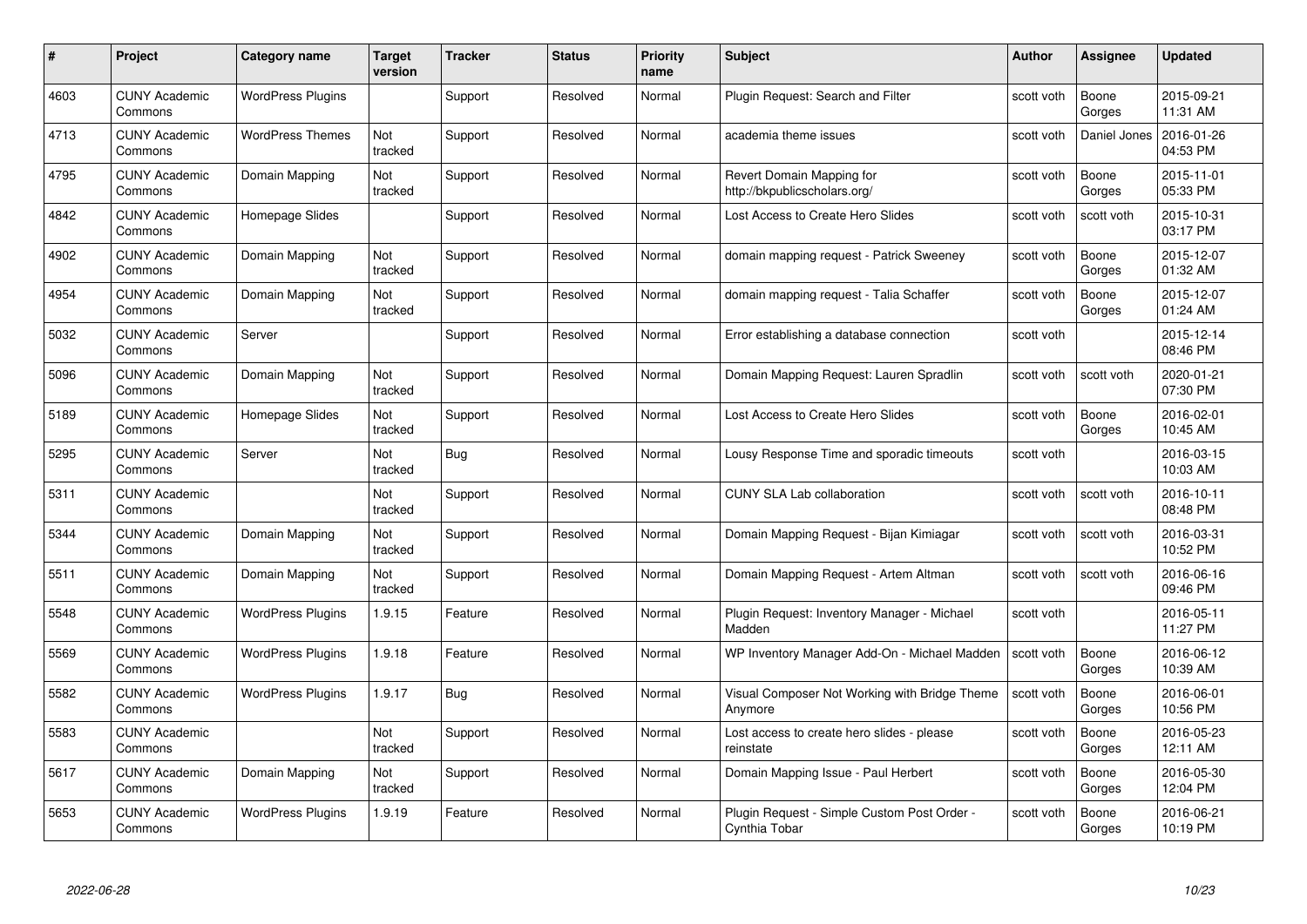| #    | Project                         | Category name                     | Target<br>version | <b>Tracker</b> | <b>Status</b> | <b>Priority</b><br>name | <b>Subject</b>                                                        | <b>Author</b> | <b>Assignee</b>       | <b>Updated</b>         |
|------|---------------------------------|-----------------------------------|-------------------|----------------|---------------|-------------------------|-----------------------------------------------------------------------|---------------|-----------------------|------------------------|
| 5829 | <b>CUNY Academic</b><br>Commons | Upgrades                          | Not<br>tracked    | Bug            | Resolved      | Normal                  | New Server - Creating a Group - Sometimes get<br>502 error            | scott voth    |                       | 2016-08-01<br>11:58 PM |
| 5830 | <b>CUNY Academic</b><br>Commons | <b>WordPress</b><br>(Permissions) | Not<br>tracked    | Bug            | Resolved      | Normal                  | Lost access to create hero slides - please<br>reinstate               | scott voth    | Boone<br>Gorges       | 2016-07-25<br>10:01 AM |
| 5846 | <b>CUNY Academic</b><br>Commons | Membership                        |                   | Support        | Resolved      | Normal                  | Add Undergraduate Member to the Commons                               | scott voth    | Matt Gold             | 2016-07-27<br>08:28 AM |
| 5885 | <b>CUNY Academic</b><br>Commons | <b>WordPress Plugins</b>          | 1.9.24            | Support        | Resolved      | Normal                  | Plugin Request - Knight Lab Timeline                                  | scott voth    | Boone<br>Gorges       | 2016-08-11<br>10:56 PM |
| 6000 | <b>CUNY Academic</b><br>Commons | <b>WordPress Plugins</b>          | 1.9.27            | Bug            | Resolved      | Normal                  | Unconfirmed Users Plugin is visible on all sites                      | scott voth    | Boone<br>Gorges       | 2016-09-11<br>09:10 PM |
| 6110 | <b>CUNY Academic</b><br>Commons | cuny.is                           |                   | Support        | Resolved      | Normal                  | cuny.is Request                                                       | scott voth    | Sarah<br>Morgano      | 2016-10-03<br>03:03 AM |
| 6111 | <b>CUNY Academic</b><br>Commons | Registration                      |                   | Support        | Resolved      | Normal                  | Manually Activate Member Account - Sunjum<br>Hussain                  | scott voth    |                       | 2016-10-11<br>08:21 PM |
| 6135 | <b>CUNY Academic</b><br>Commons | Domain Mapping                    | Not<br>tracked    | Support        | Resolved      | Normal                  | domain mapping - Patrick Sweeney                                      | scott voth    | Matt Gold             | 2016-10-12<br>11:41 AM |
| 6181 | <b>CUNY Academic</b><br>Commons | Membership                        |                   | Support        | Resolved      | Normal                  | Membership Request - Hunter Alum                                      | scott voth    | Matt Gold             | 2016-10-10<br>06:43 PM |
| 6184 | <b>CUNY Academic</b><br>Commons | commonsinabox.org                 | Not<br>tracked    | <b>Bug</b>     | Resolved      | Normal                  | <b>CBOX Confirm User Registration plugin</b>                          | scott voth    | Raymond<br><b>Hoh</b> | 2018-09-12<br>01:50 PM |
| 6383 | <b>CUNY Academic</b><br>Commons | Domain Mapping                    | Not<br>tracked    | Support        | Resolved      | Normal                  | Domain Mapping request - Azriel Genack                                | scott voth    | Boone<br>Gorges       | 2016-10-21<br>03:48 PM |
| 6512 | <b>CUNY Academic</b><br>Commons | Homepage Slides                   | Not<br>tracked    | Support        | Resolved      | Normal                  | Lost permissions to Create Hero slides                                | scott voth    | scott voth            | 2016-10-27<br>11:00 PM |
| 6515 | <b>CUNY Academic</b><br>Commons | Homepage Slides                   |                   | <b>Bug</b>     | Resolved      | Normal                  | Gallery Posts (i.e. Hero slides) are Not Working                      | scott voth    | scott voth            | 2019-09-23<br>03:01 PM |
| 6536 | <b>CUNY Academic</b><br>Commons | <b>Email Notifications</b>        | 1.10              | Bug            | Resolved      | Normal                  | HTML not rendering (Sunday, 12:30 - 1:15PM) -<br>Commons 1.10 Testing | scott voth    | Raymond<br><b>Hoh</b> | 2016-11-07<br>10:49 AM |
| 6539 | <b>CUNY Academic</b><br>Commons | Events                            | 1.10              | Bug            | Resolved      | Normal                  | Event Room numbers don't seem to be persisted<br>Commons 1.10 testing | scott voth    | Boone<br>Gorges       | 2016-10-31<br>04:23 PM |
| 6542 | <b>CUNY Academic</b><br>Commons | Group Forums                      | 1.10              | <b>Bug</b>     | Resolved      | Normal                  | Embedded image's caption is not rendering -<br>Commons 1.10 testing   | scott voth    | Raymond<br><b>Hoh</b> | 2016-11-01<br>10:59 AM |
| 7343 | <b>CUNY Academic</b><br>Commons | commonsinabox.org                 | Not<br>tracked    | Bug            | Resolved      | Normal                  | commonsinabox.org - unable to access backend                          | scott voth    |                       | 2017-01-06<br>11:58 AM |
| 7625 | <b>CUNY Academic</b><br>Commons | Registration                      | Not<br>tracked    | <b>Bug</b>     | Resolved      | Normal                  | User unable to register - gets "Forbidden"<br>message                 | scott voth    |                       | 2017-11-15<br>01:44 PM |
| 7738 | CUNY Academic<br>Commons        | <b>WordPress Plugins</b>          | 1.10.12           | Feature        | Resolved      | Normal                  | Image Attribution Tagger                                              | scott voth    |                       | 2017-03-02<br>02:22 PM |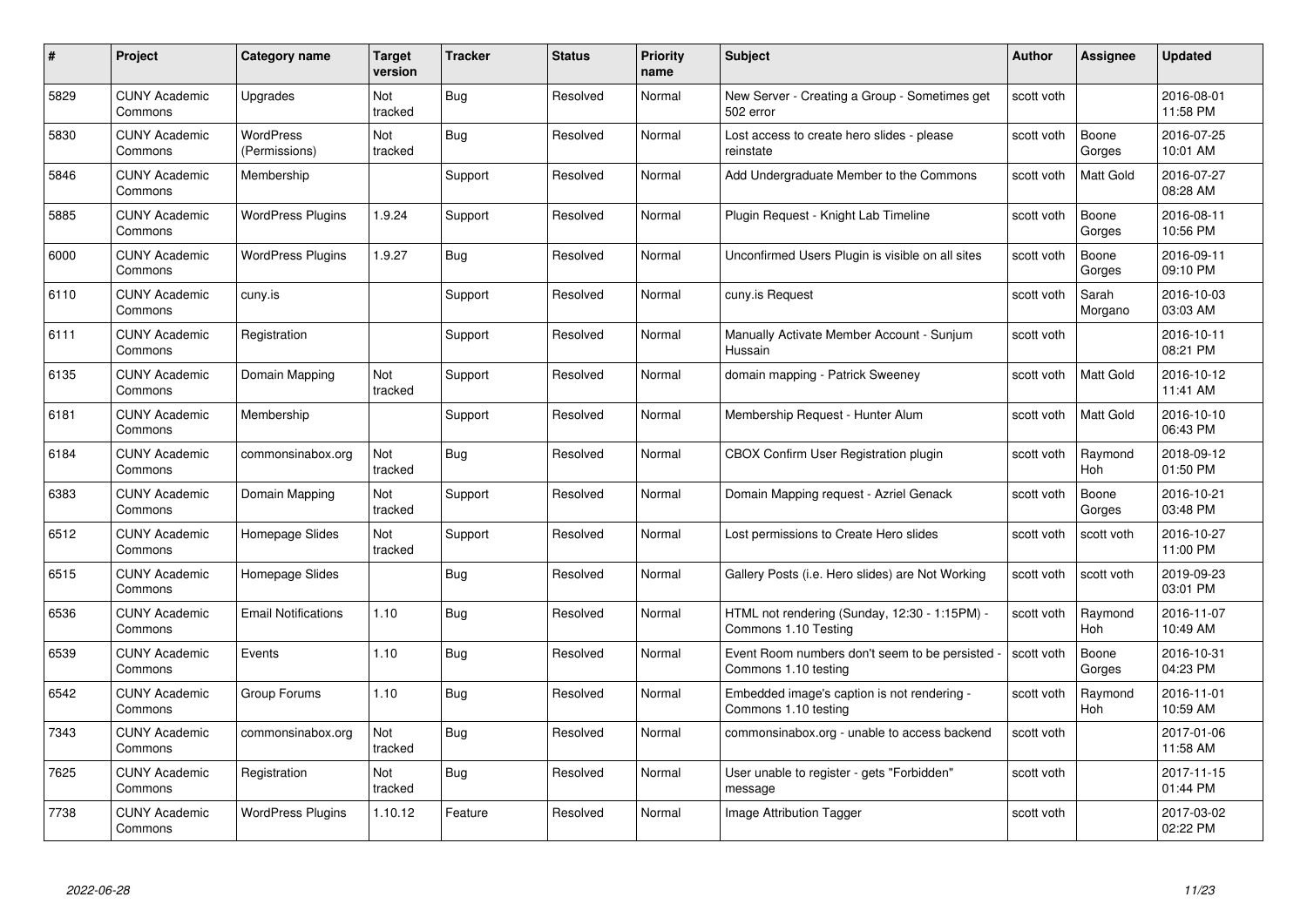| #    | Project                         | Category name            | Target<br>version | <b>Tracker</b> | <b>Status</b> | <b>Priority</b><br>name | <b>Subject</b>                                                            | Author     | Assignee        | <b>Updated</b>         |
|------|---------------------------------|--------------------------|-------------------|----------------|---------------|-------------------------|---------------------------------------------------------------------------|------------|-----------------|------------------------|
| 7810 | <b>CUNY Academic</b><br>Commons | <b>WordPress Themes</b>  | 1.10.15           | Support        | Resolved      | Normal                  | Brunelleschi theme deprecation                                            | scott voth |                 | 2017-03-27<br>10:38 AM |
| 7870 | <b>CUNY Academic</b><br>Commons | <b>WordPress Plugins</b> | 1.10.15           | Feature        | Resolved      | Normal                  | Plugin request: Smush It                                                  | scott voth | Boone<br>Gorges | 2017-03-31<br>10:28 AM |
| 7954 | <b>CUNY Academic</b><br>Commons | WordPress (misc)         | Not<br>tracked    | Support        | Resolved      | Normal                  | Public site not showing up in "Sites"                                     | scott voth | Boone<br>Gorges | 2017-11-15<br>11:01 AM |
| 8149 | <b>CUNY Academic</b><br>Commons | <b>WordPress Plugins</b> | 1.11              | Support        | Resolved      | Normal                  | Plugin Request - YouTube                                                  | scott voth | Boone<br>Gorges | 2017-05-15<br>09:54 AM |
| 8153 | <b>CUNY Academic</b><br>Commons | Homepage Slides          |                   | Bug            | Resolved      | Normal                  | <b>Hero Slide Permissions</b>                                             | scott voth | Boone<br>Gorges | 2017-05-17<br>08:29 PM |
| 8325 | <b>CUNY Academic</b><br>Commons | Server                   | Not<br>tracked    | Support        | Resolved      | Normal                  | intermittent server issues                                                | scott voth | Boone<br>Gorges | 2017-07-01<br>10:57 AM |
| 8427 | <b>CUNY Academic</b><br>Commons | <b>WordPress Themes</b>  | 1.11.8            | Support        | Resolved      | Normal                  | child theme request for Short Docs                                        | scott voth | Boone<br>Gorges | 2017-08-01<br>10:13 PM |
| 8454 | <b>CUNY Academic</b><br>Commons | <b>WordPress Plugins</b> | 1.11.9            | Support        | Resolved      | Normal                  | activate WP Bakery Visual Composer plugin for<br>child theme              | scott voth | Boone<br>Gorges | 2017-08-10<br>02:09 PM |
| 8475 | <b>CUNY Academic</b><br>Commons | <b>WordPress Themes</b>  | 1.11.9            | Support        | Resolved      | Normal                  | fix typo in child theme                                                   | scott voth | Boone<br>Gorges | 2017-08-08<br>04:31 PM |
| 8589 | <b>CUNY Academic</b><br>Commons | Homepage Slides          | Not<br>tracked    | Support        | Resolved      | Normal                  | lost privileges to create hero slide                                      | scott voth | scott voth      | 2017-08-28<br>03:16 PM |
| 8624 | <b>CUNY Academic</b><br>Commons | Domain Mapping           | Not<br>tracked    | Support        | Resolved      | Normal                  | domain mapping request                                                    | scott voth | Boone<br>Gorges | 2017-10-05<br>12:50 PM |
| 8683 | <b>CUNY Academic</b><br>Commons | WordPress (misc)         | 1.11.12           | Support        | Resolved      | Normal                  | site banner getting overlaid by black WordPress<br>nav bar                | scott voth |                 | 2017-09-11<br>09:32 PM |
| 8706 | <b>CUNY Academic</b><br>Commons | <b>WordPress Plugins</b> | 1.11.13           | Support        | Resolved      | Normal                  | Plugin Request - Accordion Slider lite                                    | scott voth |                 | 2017-09-22<br>10:01 AM |
| 8859 | <b>CUNY Academic</b><br>Commons |                          | Not<br>tracked    | Support        | Resolved      | Normal                  | <b>Hero Slide Permissions</b>                                             | scott voth |                 | 2017-10-26<br>09:59 AM |
| 8876 | <b>CUNY Academic</b><br>Commons | cuny.is                  | 1.12.1            | Bug            | Resolved      | Normal                  | Groups cannot select cuny.is URL that matches<br>their group slug exactly | scott voth | Boone<br>Gorges | 2017-11-01<br>03:06 PM |
| 9053 | <b>CUNY Academic</b><br>Commons | <b>WordPress Plugins</b> | 1.12.6            | Support        | Resolved      | Normal                  | WPBakery Visual Composer plugin Not Working                               | scott voth |                 | 2018-01-09<br>07:50 PM |
| 9217 | <b>CUNY Academic</b><br>Commons | <b>WordPress Plugins</b> | 1.12.9            | Support        | Resolved      | Normal                  | Plugin Request - Text to Speech Widget                                    | scott voth |                 | 2018-02-27<br>11:05 AM |
| 9221 | <b>CUNY Academic</b><br>Commons | <b>WordPress Plugins</b> | 1.16.6            | Support        | Resolved      | Normal                  | Plugin Request - Quiz and Survey Master                                   | scott voth |                 | 2020-02-25<br>10:55 AM |
| 9370 | CUNY Academic<br>Commons        | <b>WordPress Plugins</b> | 1.12.11           | Support        | Resolved      | Normal                  | Text to Speech plugin                                                     | scott voth | Boone<br>Gorges | 2018-03-27<br>12:47 PM |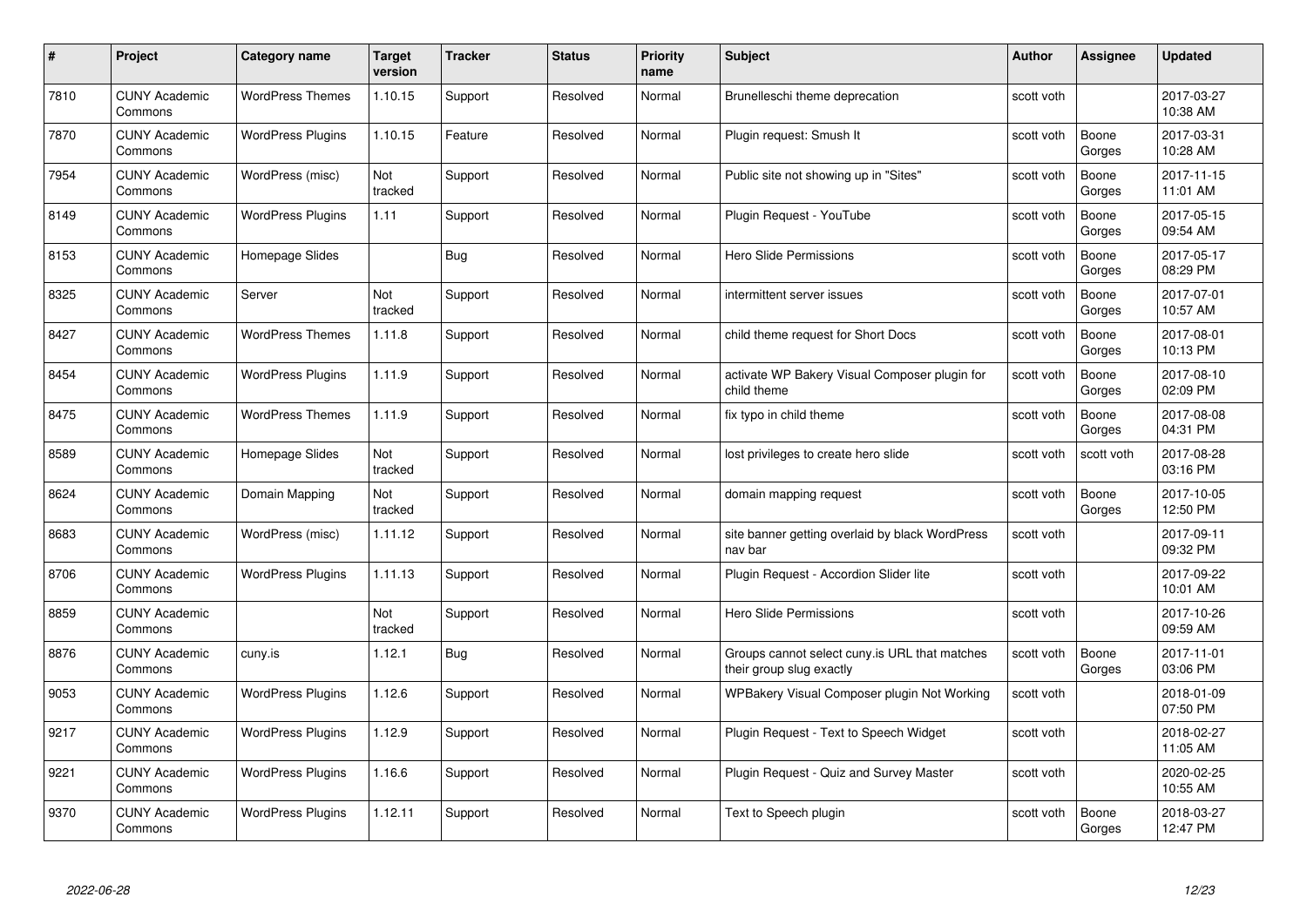| #     | Project                         | <b>Category name</b>       | Target<br>version | <b>Tracker</b> | <b>Status</b> | <b>Priority</b><br>name | <b>Subject</b>                                                                          | <b>Author</b> | <b>Assignee</b>       | <b>Updated</b>         |
|-------|---------------------------------|----------------------------|-------------------|----------------|---------------|-------------------------|-----------------------------------------------------------------------------------------|---------------|-----------------------|------------------------|
| 9538  | <b>CUNY Academic</b><br>Commons | Analytics                  | Not<br>tracked    | Support        | Resolved      | Normal                  | collecting Google Analytics for mapped Domains                                          | scott voth    | Boone<br>Gorges       | 2018-04-27<br>09:23 AM |
| 9572  | <b>CUNY Academic</b><br>Commons | <b>WordPress Plugins</b>   | 1.12.13           | Support        | Resolved      | Normal                  | WordPress Plugin Request - Compact WP Audio<br>Player                                   | scott voth    | Boone<br>Gorges       | 2018-04-24<br>10:10 AM |
| 9675  | <b>CUNY Academic</b><br>Commons | WordPress (misc)           |                   | Support        | Resolved      | Normal                  | Upload html file to new labor forum site                                                | scott voth    |                       | 2018-04-30<br>09:15 PM |
| 9685  | <b>CUNY Academic</b><br>Commons | <b>WordPress Plugins</b>   | 1.13.1            | Support        | Resolved      | Normal                  | Plugin Request - Popup-Maker                                                            | scott voth    |                       | 2018-05-08<br>10:52 AM |
| 9707  | <b>CUNY Academic</b><br>Commons | commonsinabox.org          |                   | Support        | Resolved      | Normal                  | CommonsinaBox.org DEV admin not responding                                              | scott voth    |                       | 2018-05-07<br>10:38 AM |
| 9745  | <b>CUNY Academic</b><br>Commons | Commons In A Box           | Not<br>tracked    | Support        | Resolved      | Normal                  | Commons in a Box - Query monitor                                                        | scott voth    |                       | 2018-05-09<br>01:24 PM |
| 9750  | <b>CUNY Academic</b><br>Commons | Analytics                  | Not<br>tracked    | Support        | Resolved      | Normal                  | MESTC - arabstages.org - google analytics have<br>stopped working after last release    | scott voth    | scott voth            | 2018-05-11<br>09:34 AM |
| 9794  | <b>CUNY Academic</b><br>Commons | Domain Mapping             | Not<br>tracked    | Support        | Resolved      | Normal                  | domain Mapping request - Joseph Reynolds Van<br>Der Naald                               | scott voth    | Boone<br>Gorges       | 2018-05-22<br>01:54 PM |
| 9837  | CUNY Academic<br>Commons        | Homepage Slides            | Not<br>tracked    | Support        | Resolved      | Normal                  | Lost access to create hero slides                                                       | scott voth    | scott voth            | 2018-05-25<br>10:57 AM |
| 9878  | <b>CUNY Academic</b><br>Commons | <b>WordPress Plugins</b>   | 1.13.3            | Support        | Resolved      | Normal                  | Popup Maker plugin problems                                                             | scott voth    | Raymond<br>Hoh        | 2018-06-06<br>10:44 AM |
| 9959  | CUNY Academic<br>Commons        | <b>WordPress Plugins</b>   |                   | <b>Bug</b>     | Resolved      | Normal                  | Carto Map embed issue                                                                   | scott voth    |                       | 2018-06-22<br>07:00 PM |
| 10000 | <b>CUNY Academic</b><br>Commons | Performance                | Not<br>tracked    | Bug            | Resolved      | Normal                  | Pages display correctly but cannot edit them                                            | scott voth    | Boone<br>Gorges       | 2018-07-13<br>12:31 PM |
| 10051 | <b>CUNY Academic</b><br>Commons | <b>Email Notifications</b> | 1.13.8            | <b>Bug</b>     | Resolved      | Normal                  | Tweets and email notifications are not being<br>generated from posts on OpenAtCUNY site | scott voth    | Raymond<br><b>Hoh</b> | 2018-08-28<br>12:08 PM |
| 10071 | <b>CUNY Academic</b><br>Commons | WordPress (misc)           | Not<br>tracked    | Bug            | Resolved      | Normal                  | News Site not displaying                                                                | scott voth    |                       | 2018-07-30<br>01:19 PM |
| 10086 | <b>CUNY Academic</b><br>Commons | <b>WordPress Plugins</b>   | 1.13.7            | Support        | Resolved      | Normal                  | plugin request - Custom Facebook Feed                                                   | scott voth    |                       | 2018-08-06<br>01:29 PM |
| 10104 | <b>CUNY Academic</b><br>Commons | <b>WordPress Plugins</b>   | 1.13.8            | Support        | Resolved      | Normal                  | Plugin request - Advanced Custom Fields PRO                                             | scott voth    | Fred Meyer            | 2018-08-29<br>05:39 PM |
| 10105 | <b>CUNY Academic</b><br>Commons | <b>WordPress Plugins</b>   | 1.13.7            | Support        | Resolved      | Normal                  | Plugin request: Custom Post Type Widget                                                 | scott voth    |                       | 2018-08-06<br>01:35 PM |
| 10106 | <b>CUNY Academic</b><br>Commons | <b>WordPress Plugins</b>   | 1.13.7            | Support        | Resolved      | Normal                  | Plugin reguest - Better Font Awesome                                                    | scott voth    |                       | 2018-08-06<br>01:38 PM |
| 10107 | <b>CUNY Academic</b><br>Commons | <b>WordPress Plugins</b>   | 1.13.8            | Support        | Resolved      | Normal                  | Plugin request - WP Featherlight                                                        | scott voth    | <b>Fred Meyer</b>     | 2018-08-29<br>05:39 PM |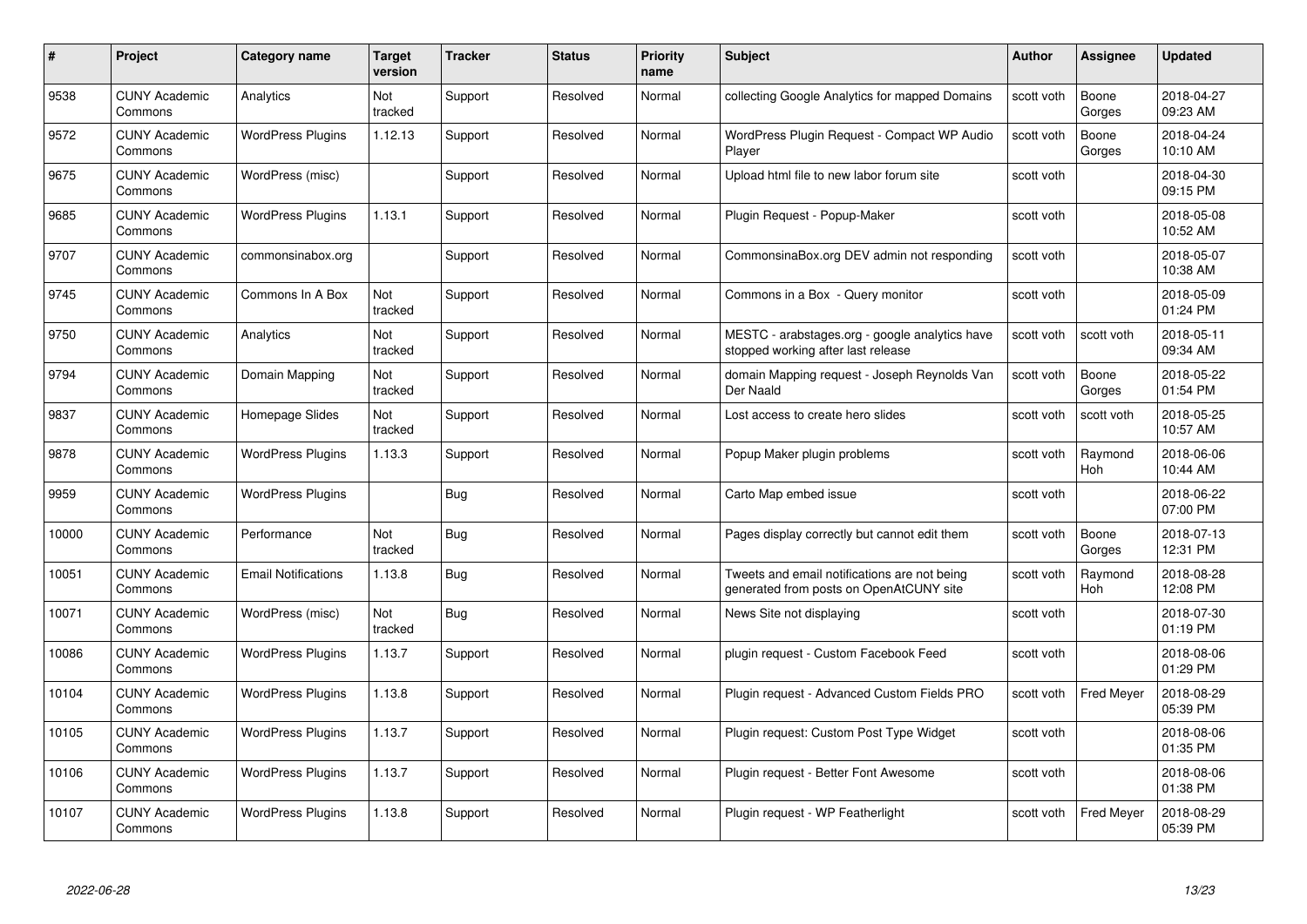| #     | Project                         | <b>Category name</b>      | Target<br>version | <b>Tracker</b> | <b>Status</b> | <b>Priority</b><br>name | <b>Subject</b>                                                              | <b>Author</b> | <b>Assignee</b>       | <b>Updated</b>         |
|-------|---------------------------------|---------------------------|-------------------|----------------|---------------|-------------------------|-----------------------------------------------------------------------------|---------------|-----------------------|------------------------|
| 10111 | <b>CUNY Academic</b><br>Commons | <b>WordPress Plugins</b>  | 1.13.7            | Support        | Resolved      | Normal                  | Plugin request - Glossary                                                   | scott voth    |                       | 2018-08-06<br>01:44 PM |
| 10112 | <b>CUNY Academic</b><br>Commons | <b>WordPress Plugins</b>  | 1.13.7            | Support        | Resolved      | Normal                  | plugin request - Elementor                                                  | scott voth    |                       | 2018-08-06<br>01:45 PM |
| 10170 | <b>CUNY Academic</b><br>Commons | Non-CUNY sign up<br>codes | Not<br>tracked    | Support        | Resolved      | Normal                  | Non CUNY Membership request                                                 | scott voth    | Matt Gold             | 2018-08-17<br>02:28 PM |
| 10171 | <b>CUNY Academic</b><br>Commons | WordPress (misc)          | Not<br>tracked    | Support        | Resolved      | Normal                  | <b>Migration Question</b>                                                   | scott voth    |                       | 2018-09-12<br>01:48 PM |
| 10173 | <b>CUNY Academic</b><br>Commons | <b>WordPress Plugins</b>  | 1.13.8            | Support        | Resolved      | Normal                  | Plugin Reguest - MapMaker Enhanced Google<br>Maps                           | scott voth    |                       | 2018-08-23<br>08:07 AM |
| 10180 | <b>CUNY Academic</b><br>Commons | Domain Mapping            | 1.13.8            | Support        | Resolved      | Normal                  | domain mapping request - Kelle Cruz                                         | scott voth    | Matt Gold             | 2018-08-29<br>03:23 PM |
| 10225 | <b>CUNY Academic</b><br>Commons | <b>BuddyPress Docs</b>    | 1.13.8            | Bug            | Resolved      | Normal                  | BuddyPress doc disappeared after being created<br>by Maura Smale            | scott voth    | Boone<br>Gorges       | 2018-08-27<br>09:00 AM |
| 10344 | <b>CUNY Academic</b><br>Commons | <b>WordPress Plugins</b>  | 1.13.10           | Support        | Resolved      | Normal                  | Twitter Plugins that are outdated                                           | scott voth    |                       | 2018-09-25<br>10:50 AM |
| 10345 | <b>CUNY Academic</b><br>Commons | <b>WordPress Plugins</b>  | 1.13.10           | Support        | Resolved      | Normal                  | Remove "Sociable" Plugin                                                    | scott voth    |                       | 2018-09-25<br>10:54 AM |
| 10348 | <b>CUNY Academic</b><br>Commons | <b>WordPress Plugins</b>  | 1.13.10           | Support        | Resolved      | Normal                  | <b>Remove Outdated Plugins</b>                                              | scott voth    |                       | 2018-09-25<br>11:00 AM |
| 10529 | <b>CUNY Academic</b><br>Commons | <b>WordPress Plugins</b>  | 1.13.12           | Support        | Resolved      | Normal                  | Plugin Request -<br>https://wordpress.org/plugins/sign-up-sheets/           | scott voth    |                       | 2018-10-23<br>11:36 AM |
| 10792 | <b>CUNY Academic</b><br>Commons | <b>WordPress Plugins</b>  | 1.14.2            | Support        | Resolved      | Normal                  | sexgenlabs site - Elementor + Glossary + creative<br>commons license widget | scott voth    | Raymond<br><b>Hoh</b> | 2018-12-11<br>11:14 AM |
| 10796 | <b>CUNY Academic</b><br>Commons | Domain Mapping            | Not<br>tracked    | Support        | Resolved      | Normal                  | domain mapping request - BMCC OER                                           | scott voth    | Matt Gold             | 2018-12-06<br>07:47 PM |
| 10858 | <b>CUNY Academic</b><br>Commons |                           | 1.14.3            | Support        | Resolved      | Normal                  | deprecate WP Post to PDF plugin                                             | scott voth    |                       | 2018-12-26<br>10:33 AM |
| 10860 | <b>CUNY Academic</b><br>Commons | Domain Mapping            | Not<br>tracked    | Support        | Resolved      | Normal                  | domain mapping for Leah Feder                                               | scott voth    | <b>Matt Gold</b>      | 2019-01-10<br>01:37 PM |
| 11036 | <b>CUNY Academic</b><br>Commons | <b>WordPress Plugins</b>  | 1.14.6            | Feature        | Resolved      | Normal                  | Voicethread embed support                                                   | scott voth    | Raymond<br>Hoh        | 2019-02-12<br>11:28 AM |
| 11037 | <b>CUNY Academic</b><br>Commons | <b>WordPress Plugins</b>  | 1.14.6            | Feature        | Resolved      | Normal                  | Padlet embeds                                                               | scott voth    | Raymond<br><b>Hoh</b> | 2019-02-12<br>11:28 AM |
| 11038 | <b>CUNY Academic</b><br>Commons | <b>WordPress Plugins</b>  | 1.14.6            | Feature        | Resolved      | Normal                  | Sutori question                                                             | scott voth    | Raymond<br>Hoh        | 2019-02-12<br>11:28 AM |
| 11135 | <b>CUNY Academic</b><br>Commons | WordPress (misc)          | 1.14.7            | Support        | Resolved      | Normal                  | Add Handler for Piktochart                                                  | scott voth    | Raymond<br>Hoh        | 2019-02-26<br>02:04 PM |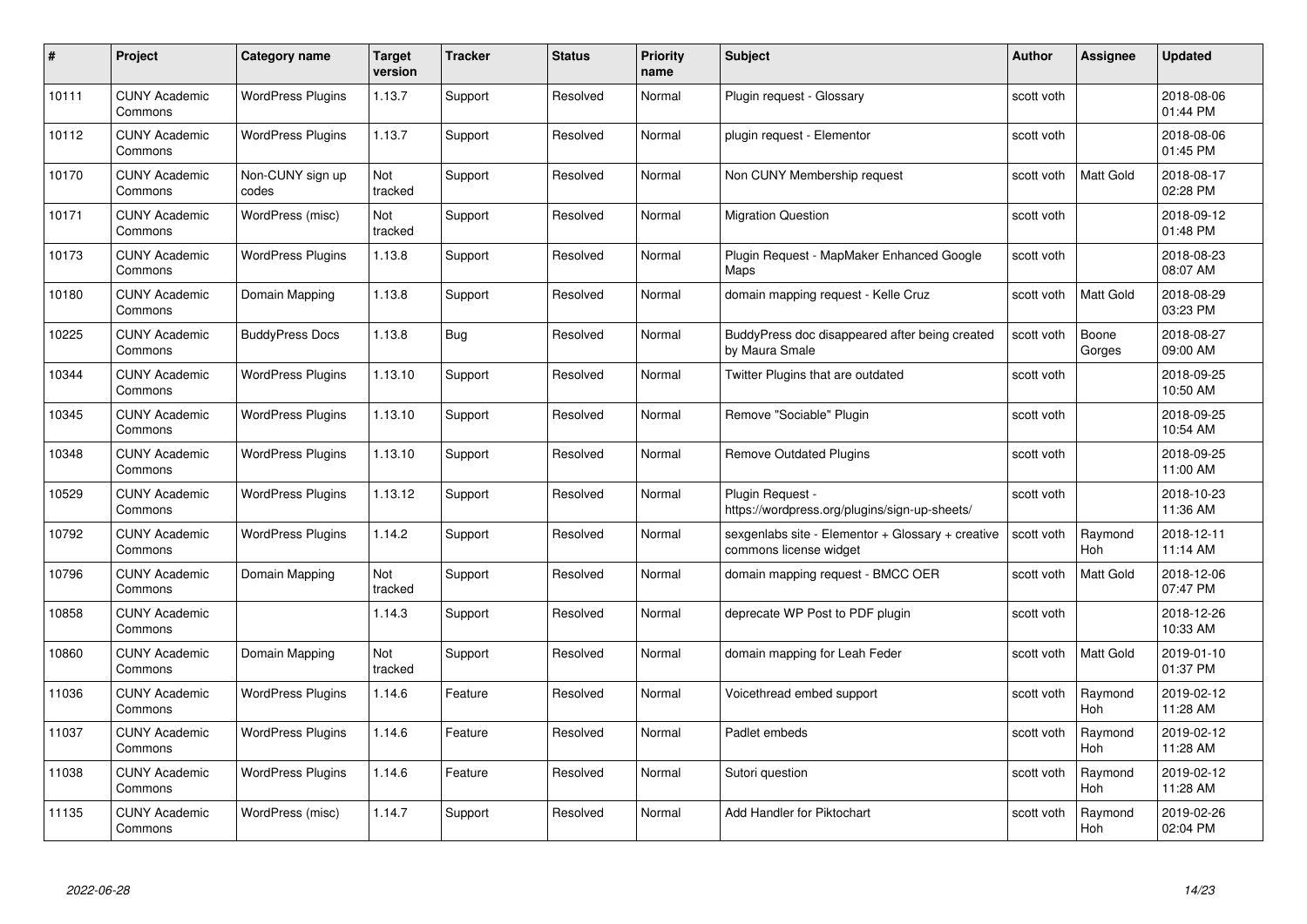| #     | Project                         | <b>Category name</b>           | Target<br>version | <b>Tracker</b> | <b>Status</b> | <b>Priority</b><br>name | <b>Subject</b>                                                     | <b>Author</b> | <b>Assignee</b>       | <b>Updated</b>         |
|-------|---------------------------------|--------------------------------|-------------------|----------------|---------------|-------------------------|--------------------------------------------------------------------|---------------|-----------------------|------------------------|
| 11173 | <b>CUNY Academic</b><br>Commons | Documentation                  |                   | Support        | Resolved      | Normal                  | <b>Accessibility Checker</b>                                       | scott voth    | Boone<br>Gorges       | 2019-02-26<br>11:00 PM |
| 11175 | <b>CUNY Academic</b><br>Commons | <b>WordPress Plugins</b>       | Not<br>tracked    | Support        | Resolved      | Normal                  | unsubscribe action not working with Tribulant<br>newsletter plugin | scott voth    |                       | 2019-02-28<br>04:40 PM |
| 11190 | <b>CUNY Academic</b><br>Commons | Domain Mapping                 |                   | Support        | Resolved      | Normal                  | Domain Mapping Request - Kate Culkin                               | scott voth    | Boone<br>Gorges       | 2019-03-16<br>10:01 AM |
| 11276 | <b>CUNY Academic</b><br>Commons | <b>WordPress Plugins</b>       |                   | Support        | Resolved      | Normal                  | unable to embed PDF with PDF Embedder                              | scott voth    |                       | 2019-05-14<br>05:03 PM |
| 11298 | CUNY Academic<br>Commons        | Courses                        | 1.16              | Feature        | Resolved      | Normal                  | Explore Ways to Make the "Courses" tab More<br>Interesting         | scott voth    | Boone<br>Gorges       | 2019-12-04<br>10:51 AM |
| 11346 | <b>CUNY Academic</b><br>Commons | Accessibility                  | 1.14.11           | Support        | Resolved      | Normal                  | Accessibility issues on Help page                                  | scott voth    |                       | 2019-04-23<br>11:38 AM |
| 11495 | <b>CUNY Academic</b><br>Commons | Documentation                  | Not<br>tracked    | Documentation  | Resolved      | Normal                  | New Member Intro Page                                              | scott voth    | scott voth            | 2020-05-14<br>01:12 PM |
| 11500 | <b>CUNY Academic</b><br>Commons | Onboarding                     | 1.15.4            | Support        | Resolved      | Normal                  | Fix Outdated content and links on intro page                       | scott voth    | Raymond<br><b>Hoh</b> | 2019-06-25<br>04:22 PM |
| 11506 | <b>CUNY Academic</b><br>Commons | Homepage Slides                | 1.15.5            | <b>Bug</b>     | Resolved      | Normal                  | Home Page Slideshow - blank slide                                  | scott voth    | Raymond<br>Hoh        | 2019-07-09<br>02:33 PM |
| 11524 | <b>CUNY Academic</b><br>Commons | <b>WordPress Themes</b>        | Not<br>tracked    | Support        | Resolved      | Normal                  | theme purchase rights                                              | scott voth    |                       | 2019-06-06<br>01:43 PM |
| 11529 | CUNY Academic<br>Commons        | Twitter page                   | 1.15.3            | Bug            | Resolved      | Normal                  | Twitter sub-menu option showing a lot of blank<br>results          | scott voth    | Boone<br>Gorges       | 2019-06-10<br>01:04 PM |
| 11530 | <b>CUNY Academic</b><br>Commons | Home Page                      | Not<br>tracked    | <b>Bug</b>     | Resolved      | Normal                  | News Tab on homepage                                               | scott voth    |                       | 2019-06-10<br>02:04 PM |
| 11590 | <b>CUNY Academic</b><br>Commons | <b>WordPress Plugins</b>       | 1.15.4            | Support        | Resolved      | Normal                  | deprecate The The Tabs and Accordion plugin                        | scott voth    |                       | 2019-06-25<br>04:22 PM |
| 11591 | <b>CUNY Academic</b><br>Commons | Internal Tools and<br>Workflow | Not<br>tracked    | Support        | Resolved      | Normal                  | Get Licence for Camtasia                                           | scott voth    | <b>Matt Gold</b>      | 2019-07-16<br>11:27 AM |
| 11629 | <b>CUNY Academic</b><br>Commons | Domain Mapping                 | Not<br>tracked    | Support        | Resolved      | Normal                  | domain mapping request                                             | scott voth    | Raymond<br>Hoh        | 2019-07-17<br>10:22 AM |
| 11632 | <b>CUNY Academic</b><br>Commons | Domain Mapping                 | Not<br>tracked    | Support        | Resolved      | Normal                  | domain mapping request mckinniburg.com                             | scott voth    | Raymond<br><b>Hoh</b> | 2019-07-17<br>10:22 AM |
| 11671 | <b>CUNY Academic</b><br>Commons | Information<br>Architecture    |                   | Design/UX      | Resolved      | Normal                  | Commons Home Page Access                                           | scott voth    | Chris Stein           | 2019-07-30<br>04:39 PM |
| 11745 | <b>CUNY Academic</b><br>Commons | <b>WordPress Themes</b>        | Not<br>tracked    | Support        | Resolved      | Normal                  | Make ColorMag theme available for literary bronx<br>site           | scott voth    |                       | 2019-08-14<br>03:36 PM |
| 11754 | CUNY Academic<br>Commons        | <b>Group Files</b>             | Not<br>tracked    | Support        | Resolved      | Normal                  | Group file folder delete                                           | scott voth    | Boone<br>Gorges       | 2019-08-15<br>05:10 PM |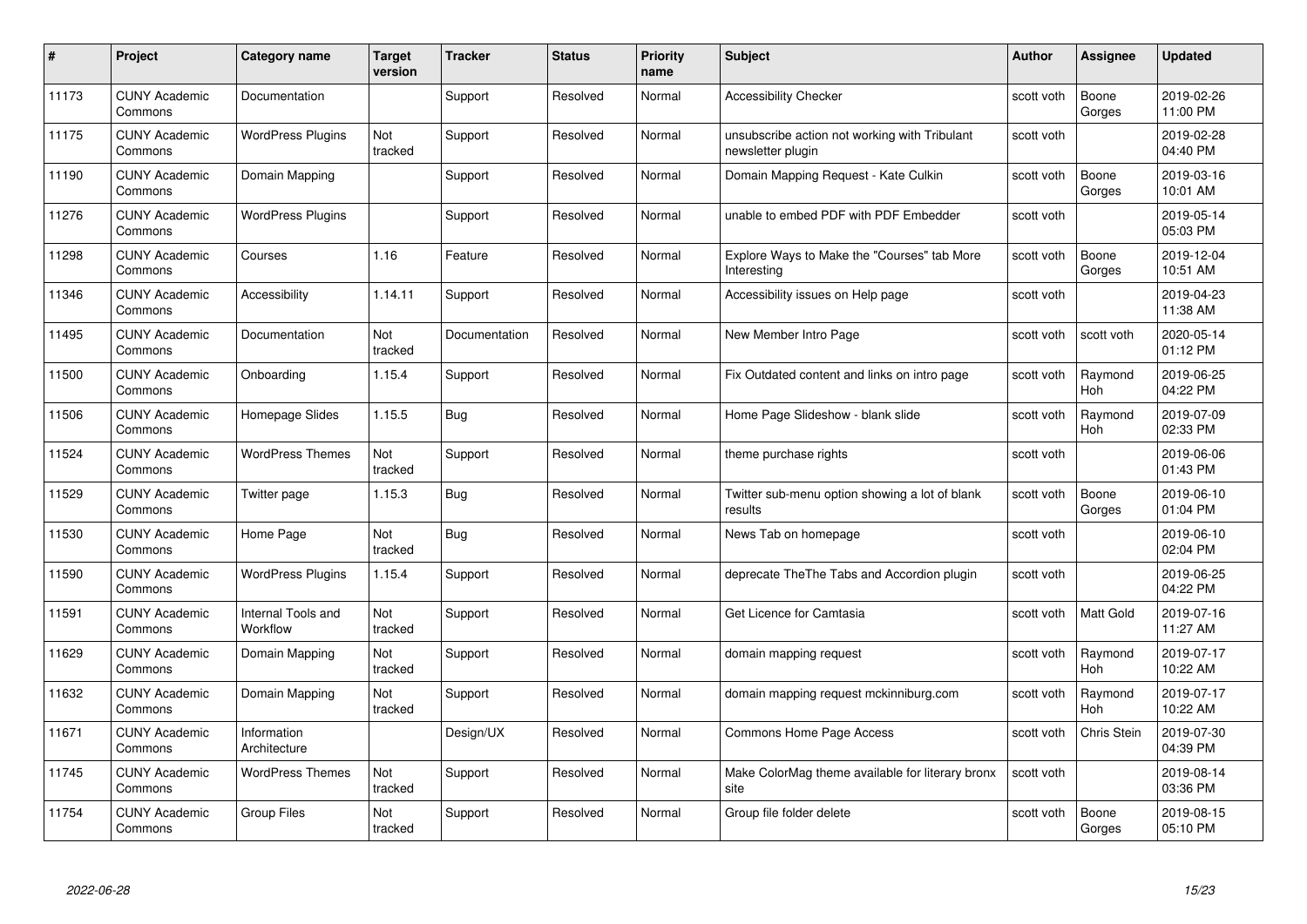| #     | Project                         | <b>Category name</b>     | Target<br>version | <b>Tracker</b> | <b>Status</b> | <b>Priority</b><br>name | <b>Subject</b>                                                     | <b>Author</b> | <b>Assignee</b>  | <b>Updated</b>         |
|-------|---------------------------------|--------------------------|-------------------|----------------|---------------|-------------------------|--------------------------------------------------------------------|---------------|------------------|------------------------|
| 11764 | <b>CUNY Academic</b><br>Commons | Domain Mapping           | Not<br>tracked    | Support        | Resolved      | Normal                  | Domain Mapping request for literarybronx.com                       | scott voth    | Boone<br>Gorges  | 2019-08-21<br>05:28 PM |
| 11974 | <b>CUNY Academic</b><br>Commons | Documentation            |                   | Feature        | Resolved      | Normal                  | Help tracking down documentation on JetPack                        | scott voth    | scott voth       | 2019-10-12<br>01:08 PM |
| 11985 | <b>CUNY Academic</b><br>Commons | Onboarding               | 1.15.12           | Support        | Resolved      | Normal                  | Add "Take the Tour" link to Intro page                             | scott voth    | Raymond<br>Hoh   | 2019-10-22<br>11:54 AM |
| 12149 | <b>CUNY Academic</b><br>Commons | <b>WordPress Plugins</b> | 1.16.1            | Feature        | Resolved      | Normal                  | plugin request - Kadence-bloks                                     | scott voth    |                  | 2019-12-10<br>11:14 AM |
| 12236 | CUNY Academic<br>Commons        | Domain Mapping           | Not<br>tracked    | Support        | Resolved      | Normal                  | domain mapping request - johnbrenkman.com                          | scott voth    | <b>Matt Gold</b> | 2019-12-27<br>09:32 AM |
| 12246 | <b>CUNY Academic</b><br>Commons | Domain Mapping           | Not<br>tracked    | Support        | Resolved      | Normal                  | domain mapping - Sam Neylon                                        | scott voth    | Lihua Wang       | 2020-01-06<br>10:55 AM |
| 12252 | <b>CUNY Academic</b><br>Commons | <b>WordPress Plugins</b> | 1.16.3            | Support        | Resolved      | Normal                  | Pluginiln Request - Atomic Blocks                                  | scott voth    | Boone<br>Gorges  | 2020-01-14<br>10:44 AM |
| 12253 | <b>CUNY Academic</b><br>Commons | <b>WordPress Themes</b>  | 1.16.3            | Support        | Resolved      | Normal                  | Theme request - Atomic Block theme                                 | scott voth    |                  | 2020-01-14<br>02:07 PM |
| 12386 | <b>CUNY Academic</b><br>Commons | <b>WordPress Plugins</b> | 1.16.5            | <b>Bug</b>     | Resolved      | Normal                  | Help site throwing error when publishing pages                     | scott voth    | Boone<br>Gorges  | 2020-02-11<br>10:43 AM |
| 12407 | <b>CUNY Academic</b><br>Commons | Domain Mapping           | Not<br>tracked    | Support        | Resolved      | Normal                  | Domain Mapping - district15parproject.org                          | scott voth    | Lihua Wang       | 2020-02-14<br>10:38 AM |
| 12550 | CUNY Academic<br>Commons        | <b>WordPress Plugins</b> | 1.16.8            | Support        | Resolved      | Normal                  | Deprecate CommentPress Core?                                       | scott voth    | Boone<br>Gorges  | 2020-03-24<br>11:43 AM |
| 12671 | <b>CUNY Academic</b><br>Commons | <b>WordPress Plugins</b> | 1.16.10           | <b>Bug</b>     | Resolved      | Normal                  | Creative Commons License Not Available With<br><b>Block Editor</b> | scott voth    | Raymond<br>Hoh   | 2020-04-28<br>11:03 AM |
| 12773 | <b>CUNY Academic</b><br>Commons | <b>WordPress Themes</b>  | Not<br>tracked    | Support        | Resolved      | Normal                  | Deprecate Serif Lite theme                                         | scott voth    |                  | 2020-05-12<br>05:44 PM |
| 12796 | <b>CUNY Academic</b><br>Commons | <b>WordPress Plugins</b> |                   | Support        | Resolved      | Normal                  | Timeline JS                                                        | scott voth    |                  | 2020-06-03<br>04:10 PM |
| 12842 | <b>CUNY Academic</b><br>Commons | Homepage Slides          | Not<br>tracked    | Support        | Resolved      | Normal                  | Lost Permissions to add Hero Slides                                | scott voth    | scott voth       | 2020-05-21<br>01:11 PM |
| 12853 | <b>CUNY Academic</b><br>Commons | WordPress - Media        |                   | Bug            | Resolved      | Normal                  | Download All Media throws error                                    | scott voth    | Boone<br>Gorges  | 2020-05-29<br>09:26 AM |
| 12878 | <b>CUNY Academic</b><br>Commons | Domain Mapping           | Not<br>tracked    | Support        | Resolved      | Normal                  | Domain Mapping request - Lidia Hernandez Tapia                     | scott voth    | Matt Gold        | 2020-06-05<br>12:58 PM |
| 12924 | <b>CUNY Academic</b><br>Commons | Domain Mapping           | Not<br>tracked    | Support        | Resolved      | Normal                  | Domain Mapping request - Sam Phillips                              | scott voth    | Boone<br>Gorges  | 2020-06-12<br>03:29 PM |
| 12953 | CUNY Academic<br>Commons        | <b>WordPress Themes</b>  | Not<br>tracked    | Bug            | Resolved      | Normal                  | Pagination Issue on Customizr theme                                | scott voth    |                  | 2020-07-14<br>11:53 AM |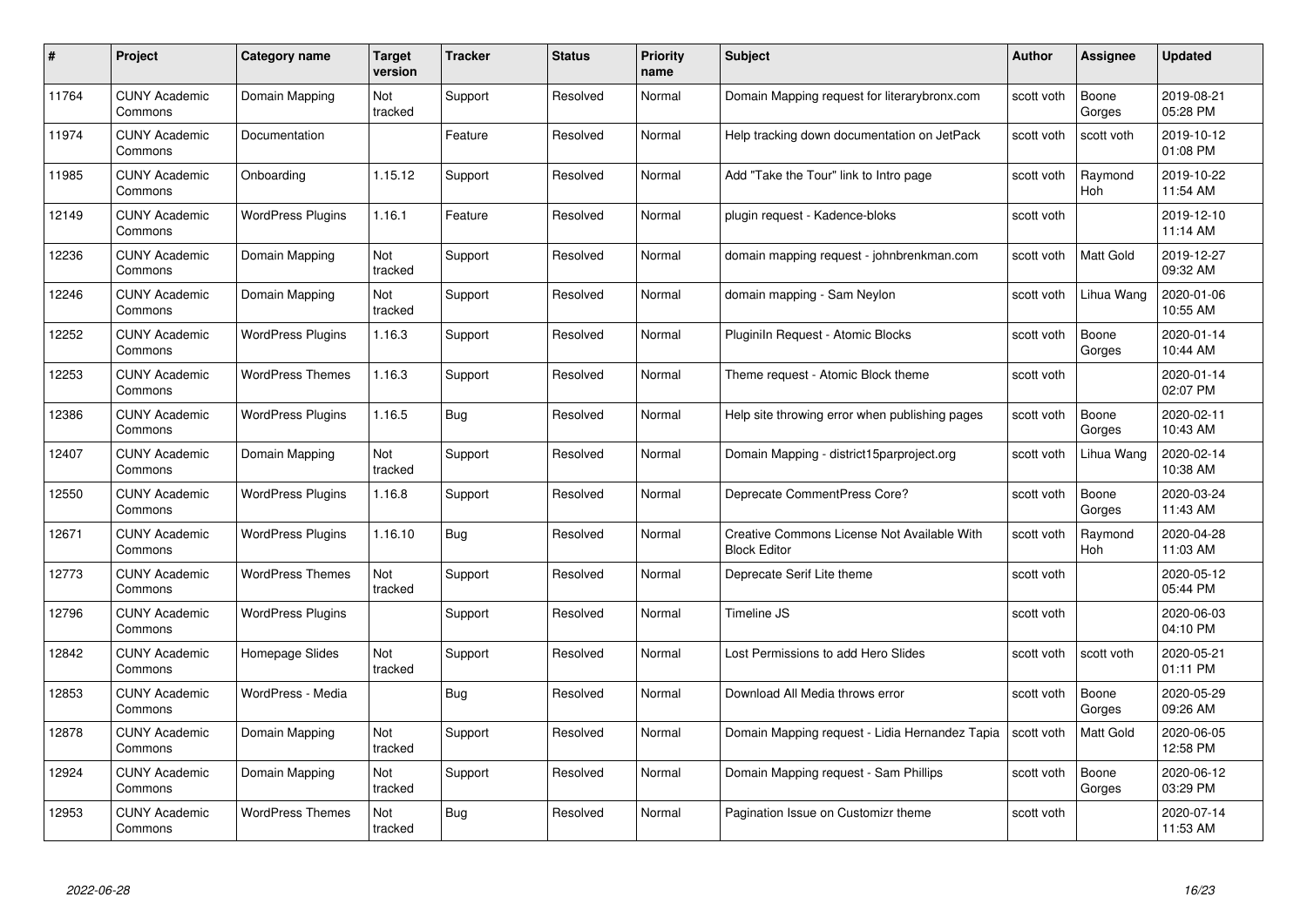| #     | Project                         | <b>Category name</b>              | Target<br>version | <b>Tracker</b> | <b>Status</b> | <b>Priority</b><br>name | <b>Subject</b>                                                                    | Author     | Assignee              | <b>Updated</b>         |
|-------|---------------------------------|-----------------------------------|-------------------|----------------|---------------|-------------------------|-----------------------------------------------------------------------------------|------------|-----------------------|------------------------|
| 12955 | <b>CUNY Academic</b><br>Commons | WordPress (misc)                  | 1.16.14           | Support        | Resolved      | Normal                  | Leaflet JS maps                                                                   | scott voth | Boone<br>Gorges       | 2020-06-23<br>10:53 AM |
| 12961 | <b>CUNY Academic</b><br>Commons | WordPress (misc)                  | 1.16.14           | Support        | Resolved      | Normal                  | Embed Loom.com resources                                                          | scott voth | Boone<br>Gorges       | 2020-06-22<br>01:07 PM |
| 12962 | <b>CUNY Academic</b><br>Commons | WordPress (misc)                  | 1.16.14           | Support        | Resolved      | Normal                  | knowmia embed                                                                     | scott voth | Boone<br>Gorges       | 2020-06-23<br>02:56 PM |
| 13004 | <b>CUNY Academic</b><br>Commons | Domain Mapping                    | Not<br>tracked    | <b>Bug</b>     | Resolved      | Normal                  | Domain Mapping request - Wole                                                     | scott voth | Matt Gold             | 2020-07-07<br>12:02 PM |
| 13021 | <b>CUNY Academic</b><br>Commons | <b>BuddyPress Docs</b>            |                   | Support        | Resolved      | Normal                  | new group library question                                                        | scott voth | Boone<br>Gorges       | 2020-07-07<br>02:55 PM |
| 13194 | <b>CUNY Academic</b><br>Commons | <b>WordPress Plugins</b>          | 1.17.2            | Feature        | Resolved      | Normal                  | Slider Revolution update                                                          | scott voth | Boone<br>Gorges       | 2020-08-25<br>10:40 AM |
| 13256 | <b>CUNY Academic</b><br>Commons | <b>WordPress Themes</b>           | 1.17.3            | Support        | Resolved      | Normal                  | Bridge theme update                                                               | scott voth | Boone<br>Gorges       | 2020-09-08<br>11:36 AM |
| 13312 | <b>CUNY Academic</b><br>Commons | <b>WordPress</b><br>(Permissions) | 1.18.8            | Support        | Resolved      | Normal                  | Site Header Issue Using Teaching Template                                         | scott voth | Jeremy Felt           | 2021-04-13<br>11:21 AM |
| 13374 | <b>CUNY Academic</b><br>Commons | Domain Mapping                    |                   | Support        | Resolved      | Normal                  | domain mapping question                                                           | scott voth |                       | 2020-10-01<br>01:10 PM |
| 13379 | <b>CUNY Academic</b><br>Commons | Domain Mapping                    | Not<br>tracked    | Support        | Resolved      | Normal                  | Commenting issue with Mapped Domain (Using<br>Jetpack)                            | scott voth | Raymond<br>Hoh        | 2020-10-13<br>10:02 AM |
| 13407 | <b>CUNY Academic</b><br>Commons | Domain Mapping                    | Not<br>tracked    | Support        | Resolved      | Normal                  | Remove domain mapping for sexgenlab.org                                           | scott voth |                       | 2020-09-30<br>11:35 AM |
| 13409 | <b>CUNY Academic</b><br>Commons | <b>WordPress Plugins</b>          | Not<br>tracked    | Support        | Resolved      | Normal                  | Jetpack Warnings                                                                  | scott voth | Raymond<br><b>Hoh</b> | 2020-10-13<br>10:47 AM |
| 13410 | <b>CUNY Academic</b><br>Commons | Group Library                     | 1.17.5            | Support        | Resolved      | Normal                  | Group Library Add item with special characters in<br>title                        | scott voth | Boone<br>Gorges       | 2020-10-01<br>12:40 PM |
| 13440 | <b>CUNY Academic</b><br>Commons | Domain Mapping                    | Not<br>tracked    | Support        | Resolved      | Normal                  | Domain mapping for morrisjustice.org                                              | scott voth | Matt Gold             | 2020-10-13<br>02:54 PM |
| 13492 | <b>CUNY Academic</b><br>Commons | Shortcodes and<br>embeds          | 1.17.6            | Support        | Resolved      | Normal                  | customized handler for quizlet embeds                                             | scott voth | Boone<br>Gorges       | 2020-10-27<br>11:00 AM |
| 13493 | <b>CUNY Academic</b><br>Commons | <b>Public Portfolio</b>           | 1.17.6            | <b>Bug</b>     | Resolved      | Normal                  | Member Profiles - Free Entry Widget Displays<br>URL encoded text                  | scott voth | Boone<br>Gorges       | 2020-10-27<br>11:00 AM |
| 13494 | <b>CUNY Academic</b><br>Commons | <b>Public Portfolio</b>           | 1.17.6            | Bug            | Resolved      | Normal                  | Brief Descriptor and About You Profile Fields do<br>not display on mobile devices | scott voth | Boone<br>Gorges       | 2020-10-27<br>11:00 AM |
| 13499 | <b>CUNY Academic</b><br>Commons | Groups (misc)                     | 1.17.7            | <b>Bug</b>     | Resolved      | Normal                  | Student repeatedly loses membership to private<br>class group                     | scott voth | Raymond<br>Hoh        | 2020-11-10<br>10:31 AM |
| 13502 | <b>CUNY Academic</b><br>Commons | Analytics                         | 1.17.7            | Support        | Resolved      | Normal                  | <b>Google Analytics Questions</b>                                                 | scott voth | Boone<br>Gorges       | 2020-11-10<br>10:31 AM |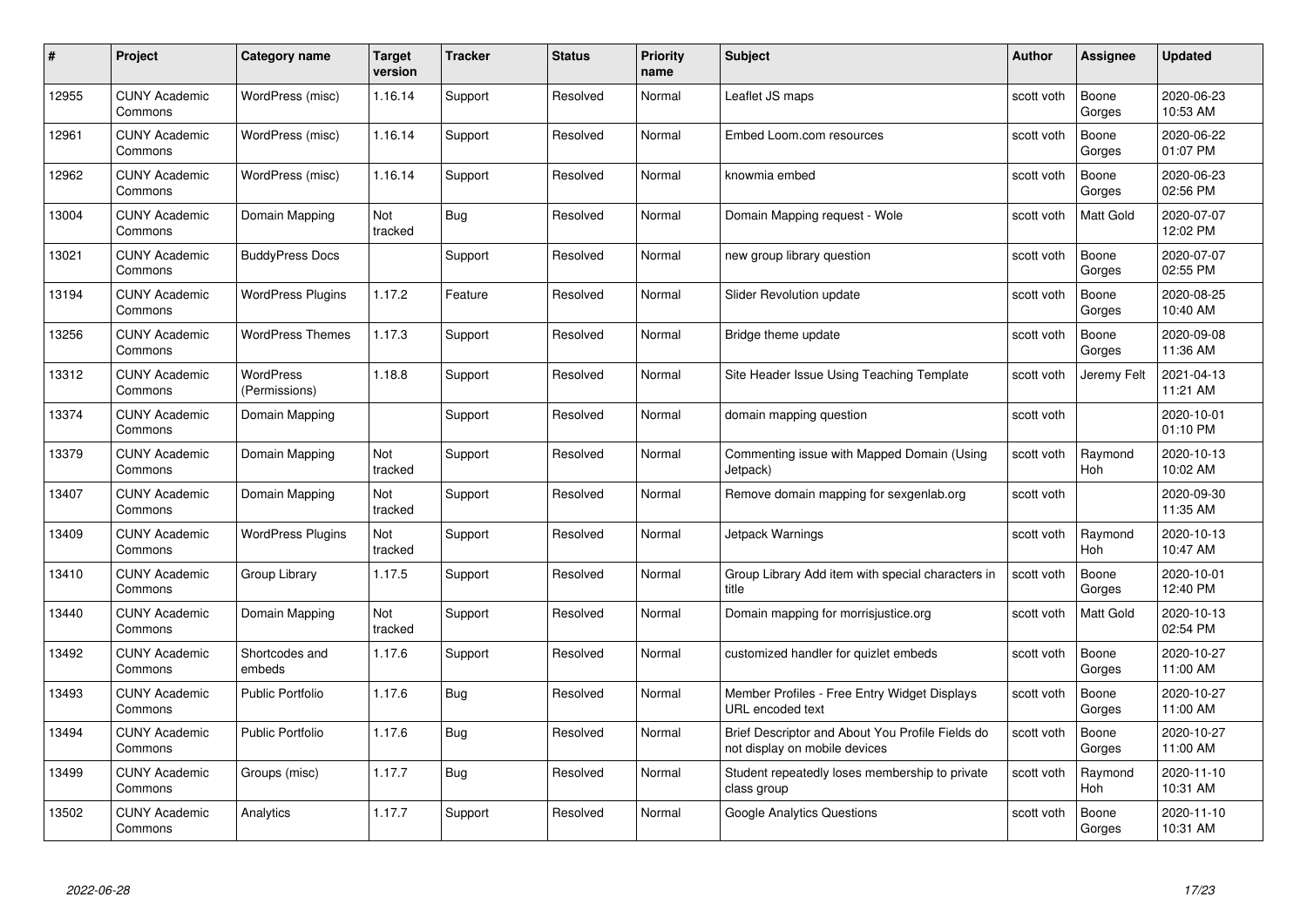| #     | Project                         | <b>Category name</b>     | Target<br>version | <b>Tracker</b> | <b>Status</b> | <b>Priority</b><br>name | <b>Subject</b>                                                                     | <b>Author</b> | <b>Assignee</b> | <b>Updated</b>         |
|-------|---------------------------------|--------------------------|-------------------|----------------|---------------|-------------------------|------------------------------------------------------------------------------------|---------------|-----------------|------------------------|
| 13511 | <b>CUNY Academic</b><br>Commons | Analytics                | 1.17.7            | Support        | Resolved      | Normal                  | Google Analytics 4 tagging                                                         | scott voth    | Boone<br>Gorges | 2020-11-10<br>10:31 AM |
| 13604 | <b>CUNY Academic</b><br>Commons | Public Portfolio         | 2.0.0             | Support        | Resolved      | Normal                  | Public Profile on Mobile Format                                                    | scott voth    | Boone<br>Gorges | 2022-05-26<br>11:36 AM |
| 13716 | <b>CUNY Academic</b><br>Commons | <b>WordPress Plugins</b> |                   | Support        | Resolved      | Normal                  | Events sidebar issue with segalcenter.org                                          | scott voth    |                 | 2020-12-21<br>10:55 AM |
| 13754 | <b>CUNY Academic</b><br>Commons | <b>WordPress Themes</b>  | Not<br>tracked    | Feature        | Resolved      | Normal                  | Update Commons WordPress Default Theme                                             | scott voth    |                 | 2021-01-11<br>10:51 AM |
| 13755 | <b>CUNY Academic</b><br>Commons | <b>WordPress Themes</b>  | Not<br>tracked    | Support        | Resolved      | Normal                  | Deprecate Twenty Ten and Twenty Eleven<br>themes                                   | scott voth    |                 | 2021-01-12<br>10:46 AM |
| 13865 | <b>CUNY Academic</b><br>Commons | <b>Commons Profile</b>   | 1.18.4            | Bug            | Resolved      | Normal                  | 'Digital Research Tools' profile nav item is cut off                               | scott voth    | Boone<br>Gorges | 2021-02-09<br>11:05 AM |
| 13924 | <b>CUNY Academic</b><br>Commons | Domain Mapping           | Not<br>tracked    | Support        | Resolved      | Normal                  | domain mapping - cunyhumanitiesalliance.org                                        | scott voth    | Boone<br>Gorges | 2021-02-02<br>05:39 PM |
| 13933 | <b>CUNY Academic</b><br>Commons | Group Library            | 1.18.4            | <b>Bug</b>     | Resolved      | Normal                  | Group Library Paging Issue                                                         | scott voth    | Boone<br>Gorges | 2021-02-09<br>11:05 AM |
| 13978 | <b>CUNY Academic</b><br>Commons | Accessibility            | 1.18.5            | Support        | Resolved      | Normal                  | WAVE tool throwing language missing or invalid                                     | scott voth    | Raymond<br>Hoh  | 2021-02-23<br>11:06 AM |
| 14250 | <b>CUNY Academic</b><br>Commons | Support                  | Not<br>tracked    | Support        | Resolved      | Normal                  | migrate new site to old url                                                        | scott voth    |                 | 2021-04-13<br>07:41 PM |
| 14437 | CUNY Academic<br>Commons        | Courses                  | 1.19.0            | Bug            | Resolved      | Normal                  | Deleted Sites Show Up On Courses Tab                                               | scott voth    | Boone<br>Gorges | 2022-01-04<br>12:04 PM |
| 14452 | <b>CUNY Academic</b><br>Commons | Domain Mapping           | Not<br>tracked    | Support        | Resolved      | Normal                  | domain mapping - hilarieashton.com                                                 | scott voth    | Boone<br>Gorges | 2021-05-17<br>10:46 AM |
| 14468 | <b>CUNY Academic</b><br>Commons | <b>WordPress Plugins</b> | 1.18.11           | Support        | Resolved      | Normal                  | deprecate ShareThis plugin / Add ShareThis<br><b>Share Buttons</b>                 | scott voth    | Boone<br>Gorges | 2021-05-25<br>11:04 AM |
| 14521 | <b>CUNY Academic</b><br>Commons | <b>WordPress Plugins</b> | 1.18.12           | <b>Bug</b>     | Resolved      | Normal                  | Registration step for "ShareThis Social Share<br>Buttons" plugin not working       | scott voth    | Boone<br>Gorges | 2021-06-08<br>11:50 AM |
| 14548 | <b>CUNY Academic</b><br>Commons | <b>WordPress Plugins</b> | 1.18.13           | Support        | Resolved      | Normal                  | Slider Revolution plugin update                                                    | scott voth    | Boone<br>Gorges | 2021-06-22<br>11:14 AM |
| 14694 | <b>CUNY Academic</b><br>Commons | Groups (misc)            | 1.18.16           | Bug            | Resolved      | Normal                  | Order by: Newly Created, Alphabetical, etc. Not<br>Working on Groups and Sites tab | scott voth    |                 | 2021-08-10<br>11:16 AM |
| 14697 | <b>CUNY Academic</b><br>Commons | Support                  | 1.18.16           | Support        | Resolved      | Normal                  | Neatline map embed                                                                 | scott voth    | Boone<br>Gorges | 2021-08-10<br>11:16 AM |
| 14817 | <b>CUNY Academic</b><br>Commons | Group Forums             | 1.18.20           | Feature        | Resolved      | Normal                  | Embed a Commons Group forum to a Site page                                         | scott voth    | Raymond<br>Hoh  | 2021-10-12<br>11:13 AM |
| 14847 | CUNY Academic<br>Commons        | <b>WordPress Plugins</b> |                   | Support        | Resolved      | Normal                  | JetPack Issue displaying simple images                                             | scott voth    |                 | 2021-10-10<br>12:40 PM |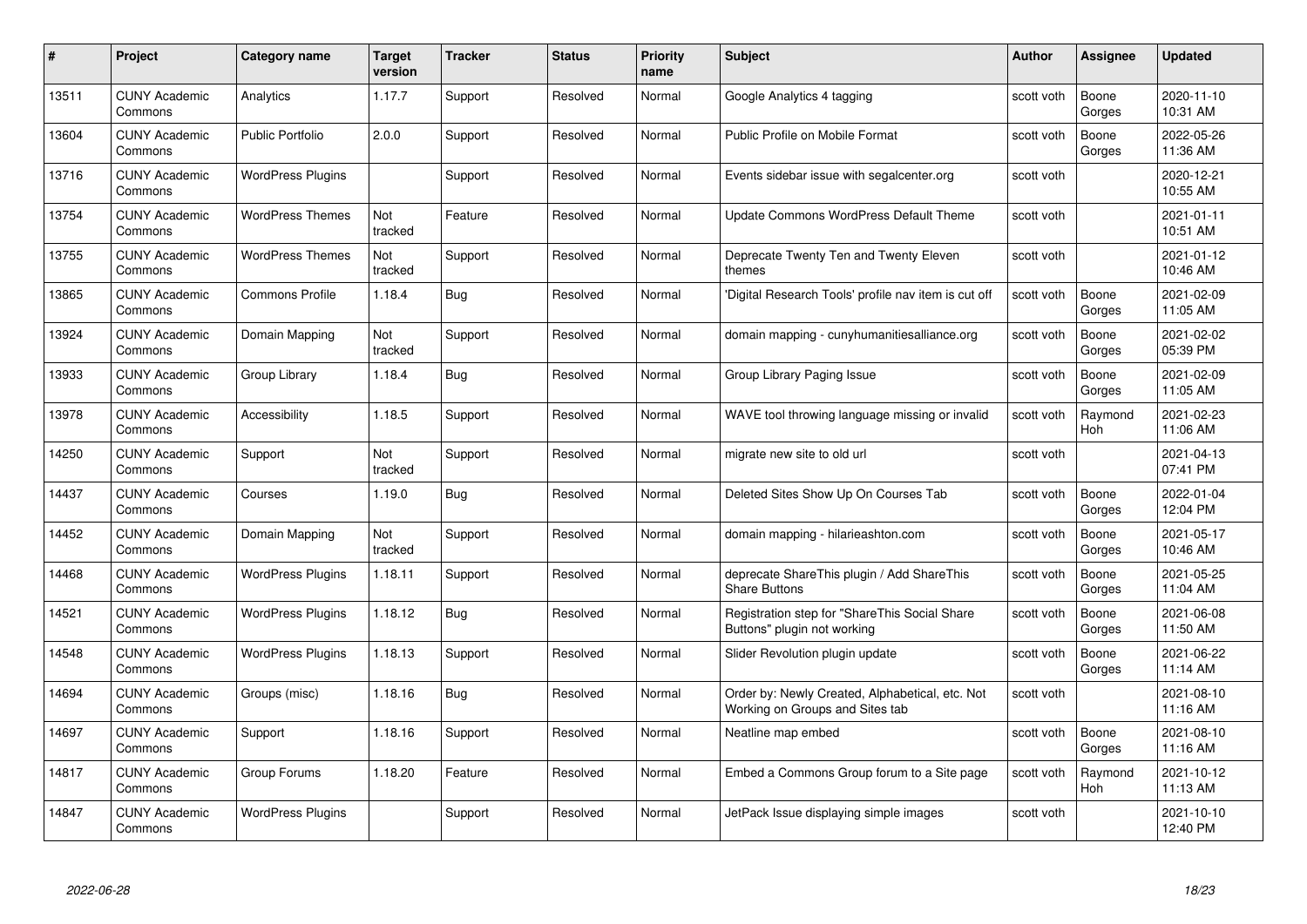|       | Project                         | <b>Category name</b>     | Target<br>version | <b>Tracker</b> | <b>Status</b> | <b>Priority</b><br>name | <b>Subject</b>                                                        | <b>Author</b> | <b>Assignee</b>       | <b>Updated</b>         |
|-------|---------------------------------|--------------------------|-------------------|----------------|---------------|-------------------------|-----------------------------------------------------------------------|---------------|-----------------------|------------------------|
| 15151 | <b>CUNY Academic</b><br>Commons | Design                   | 1.19.7            | Support        | Resolved      | Normal                  | Commons Main Navigation does not show which<br>tab you are on         | scott voth    | Sara<br>Cannon        | 2022-04-12<br>11:31 AM |
| 15152 | <b>CUNY Academic</b><br>Commons | <b>Commons Profile</b>   | 1.19.1            | <b>Bug</b>     | Resolved      | Normal                  | padding missing on Commons Profile                                    | scott voth    | Boone<br>Gorges       | 2022-01-11<br>04:41 PM |
| 15159 | <b>CUNY Academic</b><br>Commons | Home Page                | 1.19.1            | Bug            | Resolved      | Normal                  | My Sites - hyperlinks not working                                     | scott voth    | Boone<br>Gorges       | 2022-01-06<br>01:38 PM |
| 15160 | <b>CUNY Academic</b><br>Commons | Teaching                 | 1.19.1            | Support        | Resolved      | Normal                  | <b>OER Checkbox question</b>                                          | scott voth    | Boone<br>Gorges       | 2022-01-11<br>04:41 PM |
| 15185 | <b>CUNY Academic</b><br>Commons | <b>Commons Profile</b>   | 1.19.2            | Support        | Resolved      | Normal                  | Change "Edit Profile" button to "Edit Public Profile"                 | scott voth    | Boone<br>Gorges       | 2022-01-25<br>11:33 AM |
| 15204 | <b>CUNY Academic</b><br>Commons | WordPress (misc)         |                   | Support        | Resolved      | Normal                  | PDF export replaces Polish letter "ł" with "?"                        | scott voth    |                       | 2022-01-19<br>04:35 PM |
| 15223 | <b>CUNY Academic</b><br>Commons | Domain Mapping           | Not<br>tracked    | Support        | Resolved      | Normal                  | domain mapping - preludenyc.org                                       | scott voth    | Boone<br>Gorges       | 2022-02-02<br>02:24 PM |
| 15253 | <b>CUNY Academic</b><br>Commons | Domain Mapping           | Not<br>tracked    | Support        | Resolved      | Normal                  | domain mapping - segal film festival                                  | scott voth    | Matt Gold             | 2022-02-04<br>11:29 AM |
| 15267 | <b>CUNY Academic</b><br>Commons | Shortcodes and<br>embeds | 1.19.4            | Feature        | Resolved      | Normal                  | Embed a Microsoft Form                                                | scott voth    | Boone<br>Gorges       | 2022-02-22<br>11:01 AM |
| 15303 | <b>CUNY Academic</b><br>Commons | <b>WordPress Plugins</b> | 1.19.4            | Feature        | Resolved      | Normal                  | Plugin Request for QWriting Migration - SiteOrigin<br>Widget Bundle   | scott voth    | Boone<br>Gorges       | 2022-02-22<br>11:01 AM |
| 15395 | <b>CUNY Academic</b><br>Commons | Domain Mapping           | 1.19.5            | Support        | Resolved      | Normal                  | Domain Mapping - Queens College Department of<br><b>Urban Studies</b> | scott voth    | Boone<br>Gorges       | 2022-02-22<br>11:40 AM |
| 15507 | <b>CUNY Academic</b><br>Commons | Commons In A Box         | Not<br>tracked    | Support        | Resolved      | Normal                  | CBOX                                                                  | scott voth    | Raymond<br><b>Hoh</b> | 2022-03-02<br>02:02 PM |
| 15620 | <b>CUNY Academic</b><br>Commons | <b>WordPress Plugins</b> | 1.19.6            | Support        | Resolved      | Normal                  | slider revolution plugin update                                       | scott voth    | Boone<br>Gorges       | 2022-03-22<br>11:30 AM |
| 15626 | <b>CUNY Academic</b><br>Commons | Domain Mapping           | Not<br>tracked    | Support        | Resolved      | Normal                  | domain mapping - Jason tougaw                                         | scott voth    | Boone<br>Gorges       | 2022-03-15<br>02:10 PM |
| 15687 | CUNY Academic<br>Commons        | WordPress - Media        | 1.19.7            | Feature        | Resolved      | Normal                  | <b>Embed Microsoft Sway Content</b>                                   | scott voth    | Boone<br>Gorges       | 2022-04-12<br>11:31 AM |
| 15788 | <b>CUNY Academic</b><br>Commons | Home Page                | 1.19.7            | <b>Bug</b>     | Resolved      | Normal                  | long site titles on home page                                         | scott voth    | Boone<br>Gorges       | 2022-04-12<br>11:31 AM |
| 15808 | <b>CUNY Academic</b><br>Commons | Home Page                | 1.19.7            | <b>Bug</b>     | Resolved      | Normal                  | Home Page "About" Dropdown                                            | scott voth    | Sara<br>Cannon        | 2022-04-12<br>11:31 AM |
| 15830 | <b>CUNY Academic</b><br>Commons | WordPress (misc)         | 1.19.7            | Feature        | Resolved      | Normal                  | zeemaps embed                                                         | scott voth    | Boone<br>Gorges       | 2022-04-12<br>11:31 AM |
| 15833 | CUNY Academic<br>Commons        | Domain Mapping           | 1.19.7            | Support        | Resolved      | Normal                  | <b>Block Editor Preview in Chrome</b>                                 | scott voth    | Raymond<br>Hoh        | 2022-04-07<br>06:05 PM |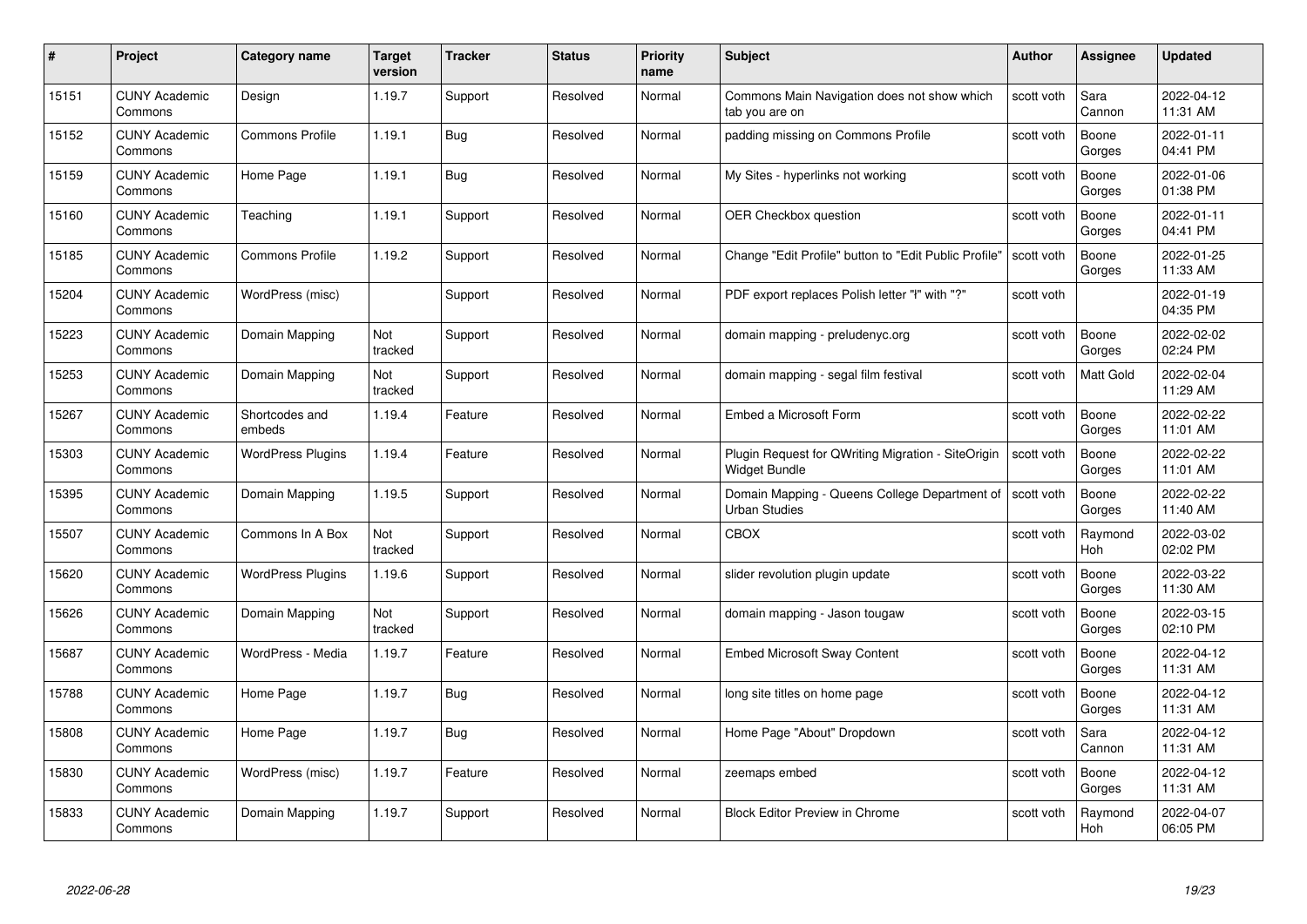| #     | Project                         | <b>Category name</b>     | Target<br>version | <b>Tracker</b> | <b>Status</b> | <b>Priority</b><br>name | <b>Subject</b>                                                                         | <b>Author</b> | <b>Assignee</b> | <b>Updated</b>         |
|-------|---------------------------------|--------------------------|-------------------|----------------|---------------|-------------------------|----------------------------------------------------------------------------------------|---------------|-----------------|------------------------|
| 15965 | <b>CUNY Academic</b><br>Commons | Domain Mapping           | Not<br>tracked    | Support        | Resolved      | Normal                  | Domain Mapping - Joseph van der Naald                                                  | scott voth    | Boone<br>Gorges | 2022-04-29<br>04:06 PM |
| 16143 | <b>CUNY Academic</b><br>Commons |                          | 1.19.10           | <b>Bug</b>     | Resolved      | Normal                  | Is Commons site down?                                                                  | scott voth    |                 | 2022-05-24<br>11:17 AM |
| 16167 | <b>CUNY Academic</b><br>Commons | Domain Mapping           |                   | <b>Bug</b>     | Resolved      | Normal                  | qcurban.org/loading issue                                                              | scott voth    | Boone<br>Gorges | 2022-05-26<br>03:29 PM |
| 16168 | <b>CUNY Academic</b><br>Commons | <b>WordPress Plugins</b> | 2.0.1             | Support        | Resolved      | Normal                  | problem with short docs site                                                           | scott voth    | Raymond<br>Hoh  | 2022-05-26<br>05:33 PM |
| 16170 | <b>CUNY Academic</b><br>Commons | Blogs (BuddyPress)       | 2.0.1             | <b>Bug</b>     | Resolved      | Normal                  | duplication of campus                                                                  | scott voth    | Boone<br>Gorges | 2022-06-14<br>11:35 AM |
| 16227 | <b>CUNY Academic</b><br>Commons | Domain Mapping           | Not<br>tracked    | Support        | Resolved      | Normal                  | domain mapping - Sruthi Atmakur-Javdekar                                               | scott voth    | Matt Gold       | 2022-06-15<br>02:34 PM |
| 16276 | <b>CUNY Academic</b><br>Commons | <b>WordPress Plugins</b> | Not<br>tracked    | Support        | Resolved      | Normal                  | TablePress Auto Load Plugin Not Working                                                | scott voth    | Raymond<br>Hoh  | 2022-06-22<br>03:05 AM |
| 515   | <b>CUNY Academic</b><br>Commons | BuddyPress (misc)        | 1.2               | Feature        | Rejected      | Normal                  | TOC, Tags and a Tag Cloud for new BP "wiki-like"<br>plugin                             | scott voth    | Boone<br>Gorges | 2011-02-11<br>05:47 PM |
| 529   | <b>CUNY Academic</b><br>Commons | BuddyPress (misc)        | 1.2               | Feature        | Rejected      | Normal                  | Paste Plain Text icon not working in BP "wiki"<br>plugin                               | scott voth    | Boone<br>Gorges | 2011-02-18<br>01:25 PM |
| 530   | <b>CUNY Academic</b><br>Commons | BuddyPress (misc)        | 1.3               | Feature        | Rejected      | Normal                  | Automatically generated Page urls for new BP wiki<br>plugin                            | scott voth    | Boone<br>Gorges | 2011-02-11<br>05:50 PM |
| 1208  | CUNY Academic<br>Commons        | BuddyPress (misc)        | Not<br>tracked    | Feature        | Rejected      | Normal                  | Investigate Mobile Inheritance from BuddyPress<br>Default Theme                        | scott voth    | scott voth      | 2016-01-26<br>10:57 AM |
| 1242  | <b>CUNY Academic</b><br>Commons | <b>WordPress Themes</b>  |                   | Feature        | Rejected      | Normal                  | Theme request: Woo Theme "Teamster"                                                    | scott voth    | Matt Gold       | 2016-10-24<br>11:41 AM |
| 1343  | <b>CUNY Academic</b><br>Commons | BuddyPress (misc)        |                   | Bug            | Rejected      | Normal                  | Display issue on Front Page - Hero slide<br>description overlaying the top left corner | scott voth    |                 | 2011-12-08<br>07:06 PM |
| 1947  | <b>CUNY Academic</b><br>Commons | WordPress (misc)         | 1.3.15            | <b>Bug</b>     | Rejected      | Normal                  | Inline Google Docs - SSL required                                                      | scott voth    | Boone<br>Gorges | 2012-06-25<br>09:12 AM |
| 1948  | <b>CUNY Academic</b><br>Commons | WordPress (misc)         | 1.3.15            | Bug            | Rejected      | Normal                  | Verite Timeline plugin                                                                 | scott voth    | Boone<br>Gorges | 2012-06-25<br>09:10 AM |
| 2056  | <b>CUNY Academic</b><br>Commons | Wiki                     |                   | Bug            | Rejected      | Normal                  | MediaWiki - Embedding Video Functionality<br>Seems Broken                              | scott voth    | Boone<br>Gorges | 2016-05-31<br>12:16 PM |
| 3026  | <b>CUNY Academic</b><br>Commons | <b>UserVoice</b>         | Not<br>tracked    | Feature        | Rejected      | Normal                  | User Voice Upgrade                                                                     | scott voth    | scott voth      | 2016-01-26<br>11:26 AM |
| 3098  | <b>CUNY Academic</b><br>Commons | <b>UserVoice</b>         | Not<br>tracked    | Support        | Rejected      | Normal                  | <b>Access to UserVoice</b>                                                             | scott voth    | Matt Gold       | 2016-01-26<br>11:36 AM |
| 3120  | CUNY Academic<br>Commons        | Domain Mapping           | Not<br>tracked    | Support        | Rejected      | Normal                  | Domain Mapping Request from Paul Julian Smith                                          | scott voth    | Boone<br>Gorges | 2016-01-26<br>12:41 AM |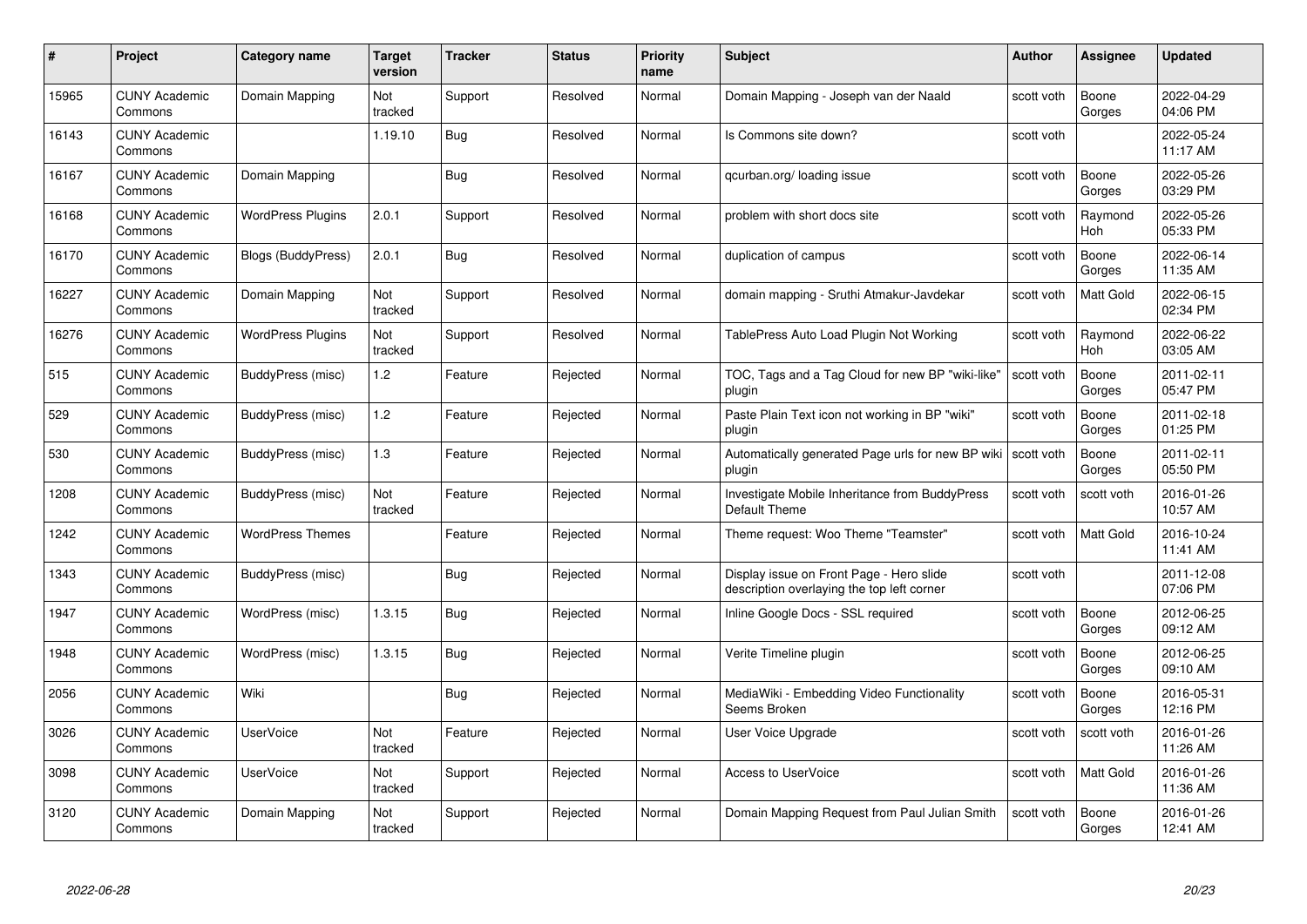| #     | Project                         | <b>Category name</b>       | <b>Target</b><br>version | <b>Tracker</b> | <b>Status</b> | <b>Priority</b><br>name | <b>Subject</b>                                                | <b>Author</b> | <b>Assignee</b>  | <b>Updated</b>         |
|-------|---------------------------------|----------------------------|--------------------------|----------------|---------------|-------------------------|---------------------------------------------------------------|---------------|------------------|------------------------|
| 3198  | <b>CUNY Academic</b><br>Commons | <b>WordPress Plugins</b>   |                          | Support        | Rejected      | Normal                  | Revolution Slider plugin gets error when creating<br>"layers' | scott voth    | Boone<br>Gorges  | 2014-05-21<br>09:57 PM |
| 3395  | <b>CUNY Academic</b><br>Commons | <b>Email Notifications</b> | Not<br>tracked           | Bug            | Rejected      | Normal                  | email notification not received                               | scott voth    | Boone<br>Gorges  | 2016-01-26<br>12:05 PM |
| 3446  | <b>CUNY Academic</b><br>Commons | Domain Mapping             |                          | Support        | Rejected      | Normal                  | bkpublicscholars.org Domain Mapping Request<br>not working?   | scott voth    |                  | 2014-09-05<br>09:39 AM |
| 3500  | <b>CUNY Academic</b><br>Commons | WordPress (misc)           |                          | Support        | Rejected      | Normal                  | Invitation to Join Site Unsuccessful?                         | scott voth    | Boone<br>Gorges  | 2014-09-28<br>01:28 PM |
| 3549  | <b>CUNY Academic</b><br>Commons | commonsinabox.org          | Not<br>tracked           | Support        | Rejected      | Normal                  | Spam on CBOX.org                                              | scott voth    |                  | 2014-10-15<br>12:10 AM |
| 3641  | <b>CUNY Academic</b><br>Commons | <b>WordPress Themes</b>    |                          | Support        | Rejected      | Normal                  | New Theme Request: Outspoken (a premium WP<br>Shower theme)   | scott voth    | Matt Gold        | 2014-11-18<br>08:08 PM |
| 3703  | <b>CUNY Academic</b><br>Commons | Homepage Slides            |                          | Bug            | Rejected      | Normal                  | Delay in Loading Hero Slide Images                            | scott voth    | scott voth       | 2014-12-11<br>08:42 PM |
| 4424  | <b>CUNY Academic</b><br>Commons | Server                     |                          | Bug            | Rejected      | Normal                  | Slow Response Time                                            | scott voth    |                  | 2015-08-12<br>09:46 AM |
| 4841  | <b>CUNY Academic</b><br>Commons | Design                     | Future<br>release        | <b>Bug</b>     | Rejected      | Normal                  | Font style on "Friends" Page seems different                  | scott voth    | Boone<br>Gorges  | 2015-11-03<br>07:40 AM |
| 5270  | <b>CUNY Academic</b><br>Commons | Server                     |                          | Support        | Rejected      | Normal                  | Slow Response Time                                            | scott voth    | <b>Matt Gold</b> | 2016-02-27<br>08:34 PM |
| 5493  | CUNY Academic<br>Commons        | <b>WordPress Plugins</b>   |                          | Bug            | Rejected      | Normal                  | Plugin Request - WP Data Tables                               | scott voth    | Boone<br>Gorges  | 2016-04-27<br>02:55 PM |
| 6178  | <b>CUNY Academic</b><br>Commons | <b>WordPress Plugins</b>   |                          | Bug            | Rejected      | Normal                  | Social Sharing via JetPack Not Working                        | scott voth    | Daniel Jones     | 2017-05-01<br>10:24 PM |
| 6905  | <b>CUNY Academic</b><br>Commons | Domain Mapping             | Not<br>tracked           | Support        | Rejected      | Normal                  | domain mapping - Approaching Dance conference                 | scott voth    | Boone<br>Gorges  | 2017-11-15<br>11:09 AM |
| 7883  | <b>CUNY Academic</b><br>Commons | <b>WordPress Plugins</b>   |                          | Feature        | Rejected      | Normal                  | plugin request                                                | scott voth    | Boone<br>Gorges  | 2017-04-01<br>11:10 AM |
| 7892  | <b>CUNY Academic</b><br>Commons | Commons In A Box           |                          | Bug            | Rejected      | Normal                  | CBOX - Group widget filter links overlap widget<br>title      | scott voth    | Boone<br>Gorges  | 2017-04-04<br>10:16 AM |
| 7955  | <b>CUNY Academic</b><br>Commons | User Experience            |                          | Design/UX      | Rejected      | Normal                  | Groups and Sites tabs                                         | scott voth    | Chris Stein      | 2017-10-11<br>11:31 AM |
| 9776  | <b>CUNY Academic</b><br>Commons | <b>WordPress Themes</b>    |                          | Support        | Rejected      | Normal                  | Theme Request - Pilot Fish                                    | scott voth    |                  | 2018-05-17<br>02:36 PM |
| 10528 | <b>CUNY Academic</b><br>Commons | Domain Mapping             |                          | Support        | Rejected      | Normal                  | domain Mapping request for Kelly Josephs Baker                | scott voth    |                  | 2018-10-15<br>11:20 AM |
| 10679 | CUNY Academic<br>Commons        | Server                     |                          | Bug            | Rejected      | Normal                  | Site response time                                            | scott voth    |                  | 2018-11-08<br>05:43 PM |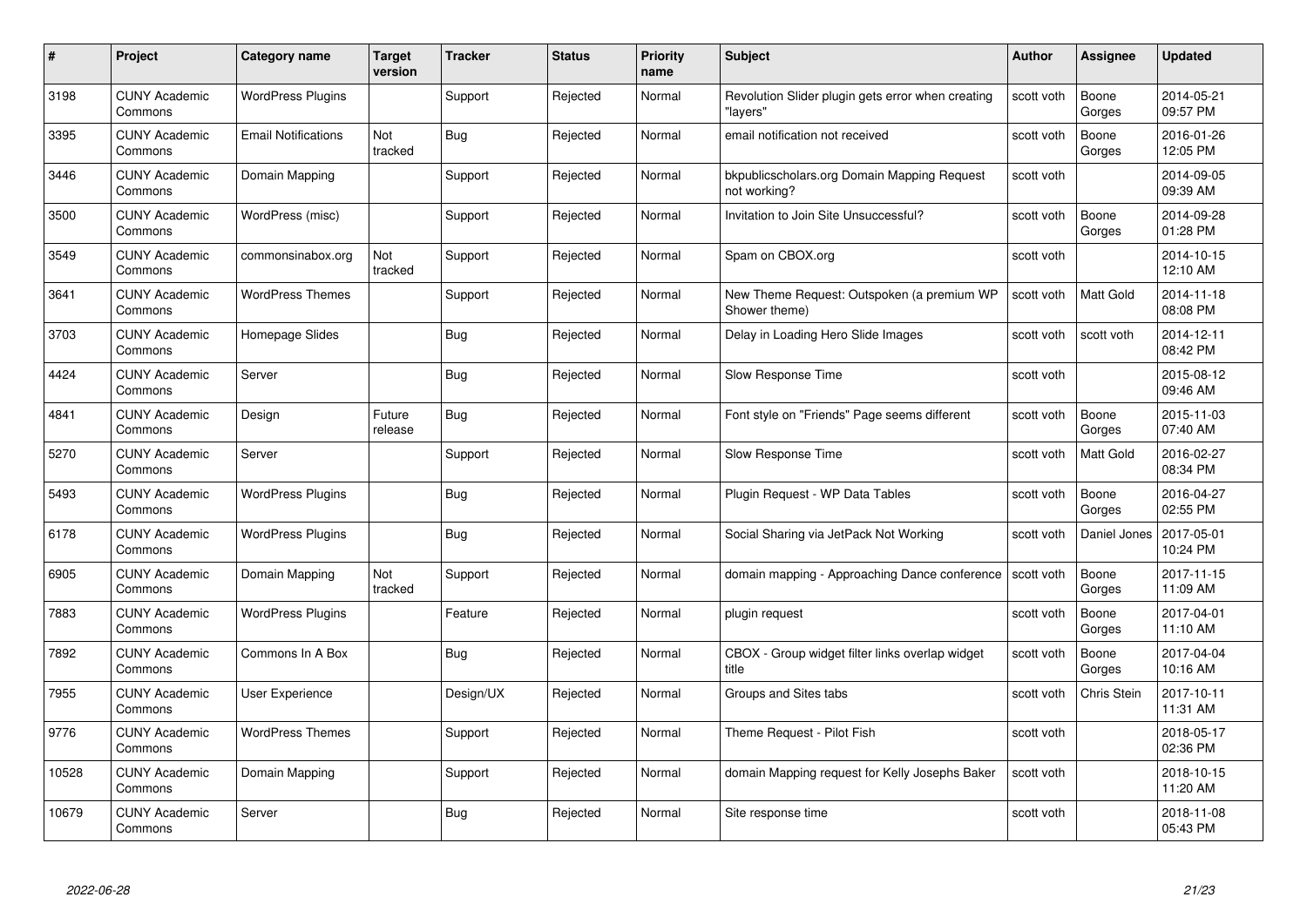| #     | Project                         | <b>Category name</b>     | Target<br>version | <b>Tracker</b> | <b>Status</b> | <b>Priority</b><br>name | <b>Subject</b>                                                   | <b>Author</b> | <b>Assignee</b> | <b>Updated</b>         |
|-------|---------------------------------|--------------------------|-------------------|----------------|---------------|-------------------------|------------------------------------------------------------------|---------------|-----------------|------------------------|
| 11394 | <b>CUNY Academic</b><br>Commons |                          |                   | Design/UX      | Rejected      | Normal                  | Help Hyperlink and Help homepage                                 | scott voth    |                 | 2019-05-17<br>03:45 PM |
| 11532 | <b>CUNY Academic</b><br>Commons | About page               |                   | <b>Bug</b>     | Rejected      | Normal                  | About >> Contact Us sub-tab on homepage                          | scott voth    |                 | 2019-06-16<br>12:04 AM |
| 12154 | <b>CUNY Academic</b><br>Commons | Events                   | 1.16.4            | <b>Bug</b>     | Rejected      | Normal                  | personal events calendar                                         | scott voth    | Raymond<br>Hoh  | 2020-01-14<br>12:57 PM |
| 13035 | <b>CUNY Academic</b><br>Commons | <b>BuddyPress Docs</b>   | 1.17.0            | Support        | Rejected      | Normal                  | Commons 1.17 and BP Docs - TinyMCE options<br>and layout         | scott voth    | Boone<br>Gorges | 2020-07-14<br>02:21 PM |
| 13060 | <b>CUNY Academic</b><br>Commons | Site cloning             | 1.17.3            | <b>Bug</b>     | Rejected      | Normal                  | Commons 1.17 clone issue                                         | scott voth    | Jeremy Felt     | 2020-09-01<br>03:10 PM |
| 13088 | <b>CUNY Academic</b><br>Commons | Site cloning             | 1.17.0            | Bug            | Rejected      | Normal                  | Commons 1.17 creating group + site                               | scott voth    | Jeremy Felt     | 2020-07-27<br>01:56 PM |
| 13892 | <b>CUNY Academic</b><br>Commons | Performance              |                   | <b>Bug</b>     | Rejected      | Normal                  | Sluggish Response Times                                          | scott voth    | Boone<br>Gorges | 2021-01-28<br>08:45 PM |
| 6134  | <b>CUNY Academic</b><br>Commons | Domain Mapping           | Not<br>tracked    | Support        | Abandoned     | Normal                  | domain mapping - mellon faculty diversity                        | scott voth    | scott voth      | 2017-03-26<br>11:22 AM |
| 7289  | <b>CUNY Academic</b><br>Commons | <b>WordPress Plugins</b> | Future<br>release | Support        | Abandoned     | Normal                  | OHMS - Metadata Synchronizer - Cynthia Tobar ·<br>Oral Histories | scott voth    | Boone<br>Gorges | 2018-07-22<br>01:22 PM |
| 7722  | <b>CUNY Academic</b><br>Commons | User Experience          | Not<br>tracked    | Design/UX      | Abandoned     | Normal                  | Password Reset Issues                                            | scott voth    | scott voth      | 2017-12-04<br>10:16 AM |
| 403   | CUNY Academic<br>Commons        | BuddyPress (misc)        | Future<br>release | Feature        | Duplicate     | Normal                  | Personalization of the Profile Page                              | scott voth    | Boone<br>Gorges | 2010-11-22<br>11:32 AM |
| 2490  | <b>CUNY Academic</b><br>Commons | commonsinabox.org        |                   | Feature        | Duplicate     | Normal                  | Search Functionality on CommonsinaBox.org                        | scott voth    |                 | 2013-02-27<br>09:37 PM |
| 3935  | <b>CUNY Academic</b><br>Commons | WordPress (misc)         |                   | <b>Bug</b>     | Duplicate     | Normal                  | Member consistently gets blank page.php when<br>saving posts     | scott voth    | Boone<br>Gorges | 2015-03-21<br>12:00 PM |
| 7802  | <b>CUNY Academic</b><br>Commons |                          |                   | Support        | Duplicate     | Normal                  | SPS Faculty site stopped receiving notifications                 | scott voth    |                 | 2017-03-16<br>05:33 PM |
| 7894  | <b>CUNY Academic</b><br>Commons | Group Forums             |                   | Bug            | Duplicate     | Normal                  | Forum topics not showing former content                          | scott voth    | Boone<br>Gorges | 2017-04-02<br>06:30 PM |
| 8602  | <b>CUNY Academic</b><br>Commons | WordPress - Media        |                   | Support        | Duplicate     | Normal                  | Member not able to access Media tab on site                      | scott voth    | Boone<br>Gorges | 2017-08-29<br>11:54 AM |
| 10749 | <b>CUNY Academic</b><br>Commons | <b>WordPress Plugins</b> |                   | Support        | Duplicate     | Normal                  | Plugin Request - H5P                                             | scott voth    |                 | 2018-11-26<br>03:22 PM |
| 12147 | <b>CUNY Academic</b><br>Commons | Events                   |                   | Support        | Duplicate     | Normal                  | Changes to the Events Calendar "subscribe"<br>interface          | scott voth    | Raymond<br>Hoh  | 2020-11-05<br>06:00 PM |
| 12313 | <b>CUNY Academic</b><br>Commons | Domain Mapping           | Not<br>tracked    | Support        | Duplicate     | Normal                  | domain mapping - laurenspradlin.info                             | scott voth    | Matt Gold       | 2020-01-21<br>06:02 PM |